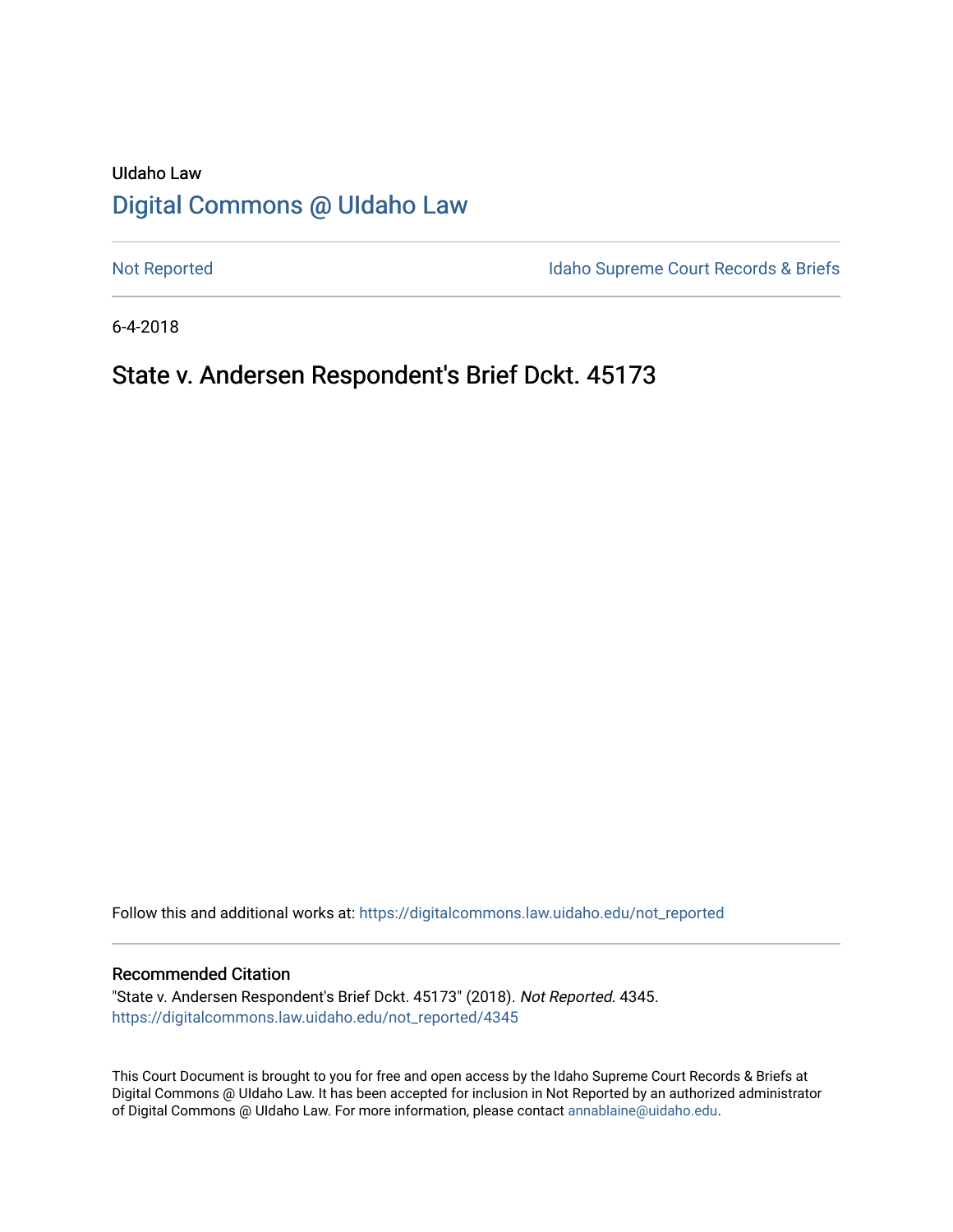#### **IN THE SUPREME COURT OF THE STATE OF IDAHO**

**) ) ) ) ) ) ) ) ) )**

**STATE OF IDAHO,**

**Plaintiff-Respondent,**

**v.** 

**KYLE DAVID ANDERSEN,** 

**Defendant-Appellant.**

**No. 45173** 

**Kootenai County Case No. CR-2016-23896** 

### **BRIEF OF RESPONDENT** \_\_\_\_\_\_\_\_\_\_\_\_\_\_\_\_\_\_\_\_\_\_\_\_

\_\_\_\_\_\_\_\_\_\_\_\_\_\_\_\_\_\_\_\_\_\_\_\_

**APPEAL FROM THE DISTRICT COURT OF THE FIRST JUDICIAL DISTRICT OF THE STATE OF IDAHO, IN AND FOR THE COUNTY OF KOOTENAI**

\_\_\_\_\_\_\_\_\_\_\_\_\_\_\_\_\_\_\_\_\_\_\_\_

**HONORABLE JOHN T. MITCHELL District Judge**

\_\_\_\_\_\_\_\_\_\_\_\_\_\_\_\_\_\_\_\_\_\_\_\_

**LAWRENCE G. WASDEN Attorney General State of Idaho**

**PAUL R. PANTHER Deputy Attorney General Chief, Criminal Law Division**

**JEFF NYE Deputy Attorney General Criminal Law Division P. O. Box 83720 Boise, Idaho 83720-0010 (208) 334-4534** 

**ATTORNEYS FOR PLAINTIFF-RESPONDENT** **REED P. ANDERSON Deputy State Appellate Public Defender 322 E. Front St., Ste. 570 Boise, Idaho 83702 (208) 334-2712** 

**ATTORNEY FOR DEFENDANT-APPELLANT**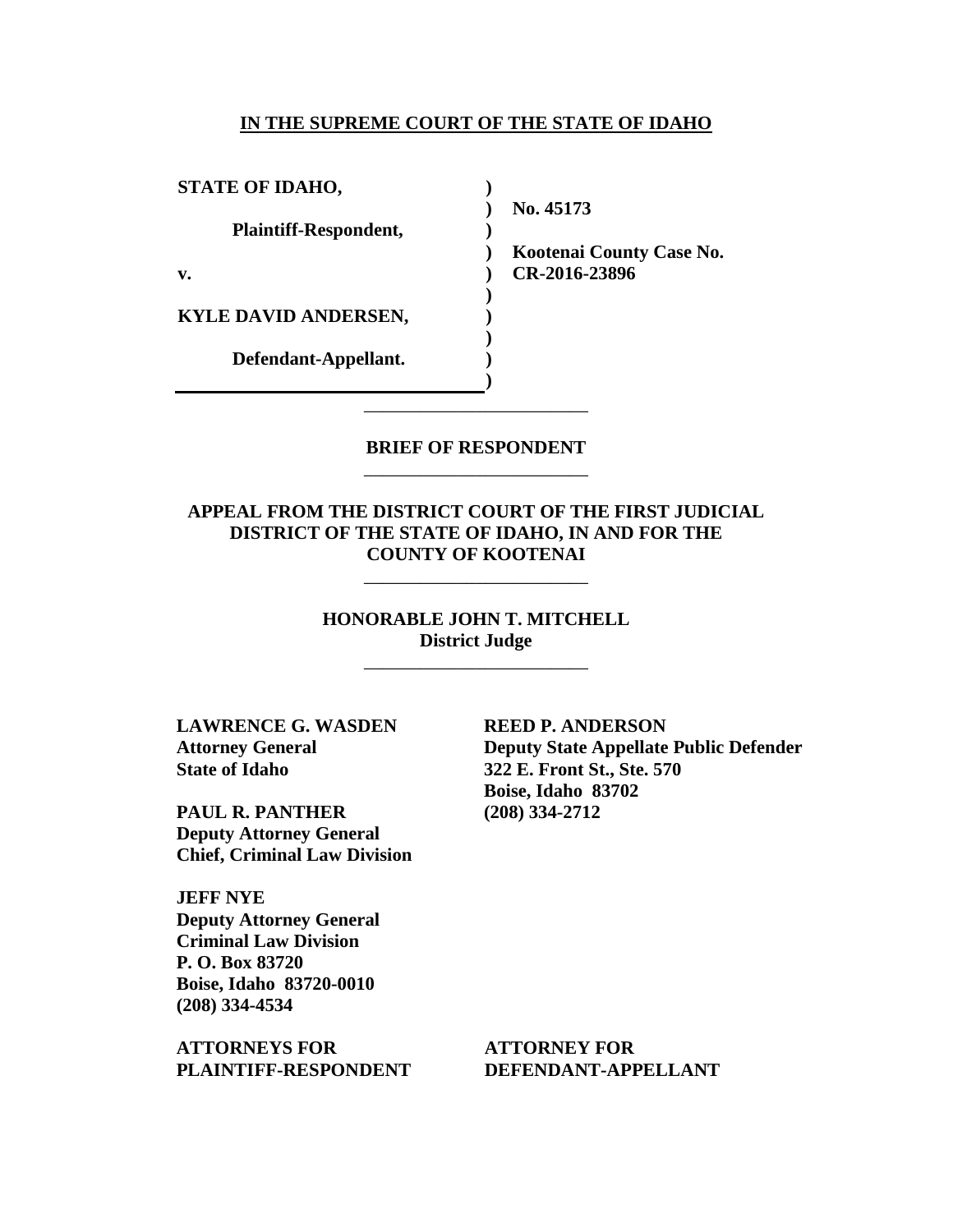# **TABLE OF CONTENTS**

| I.  |                | The District Court Did Not Err When It Denied<br>Andersen's Motion For A Mistrial Based On The                                                                                                   |    |
|-----|----------------|--------------------------------------------------------------------------------------------------------------------------------------------------------------------------------------------------|----|
|     | A <sub>1</sub> |                                                                                                                                                                                                  |    |
|     | <b>B.</b>      |                                                                                                                                                                                                  |    |
|     | $C_{\cdot}$    | The Prospective Juror's Statement Did Not<br>Constitute Reversible Error Because It Did<br>Not Cause Bias In An Actual Member Of                                                                 |    |
| II. |                | Andersen's Two Convictions Did Not Violate The<br>Double Jeopardy Clause Of The U.S. Or Idaho                                                                                                    |    |
|     | А.             |                                                                                                                                                                                                  |    |
|     | Β.             |                                                                                                                                                                                                  |    |
|     | C.             | Andersen Has Failed To Show Fundamental<br>Error Because He Was Not Subjected To<br>Double Jeopardy Under The U.S. Or Idaho<br>Andersen's Convictions Were Not<br>1.<br>Based On The Same Act Or | 20 |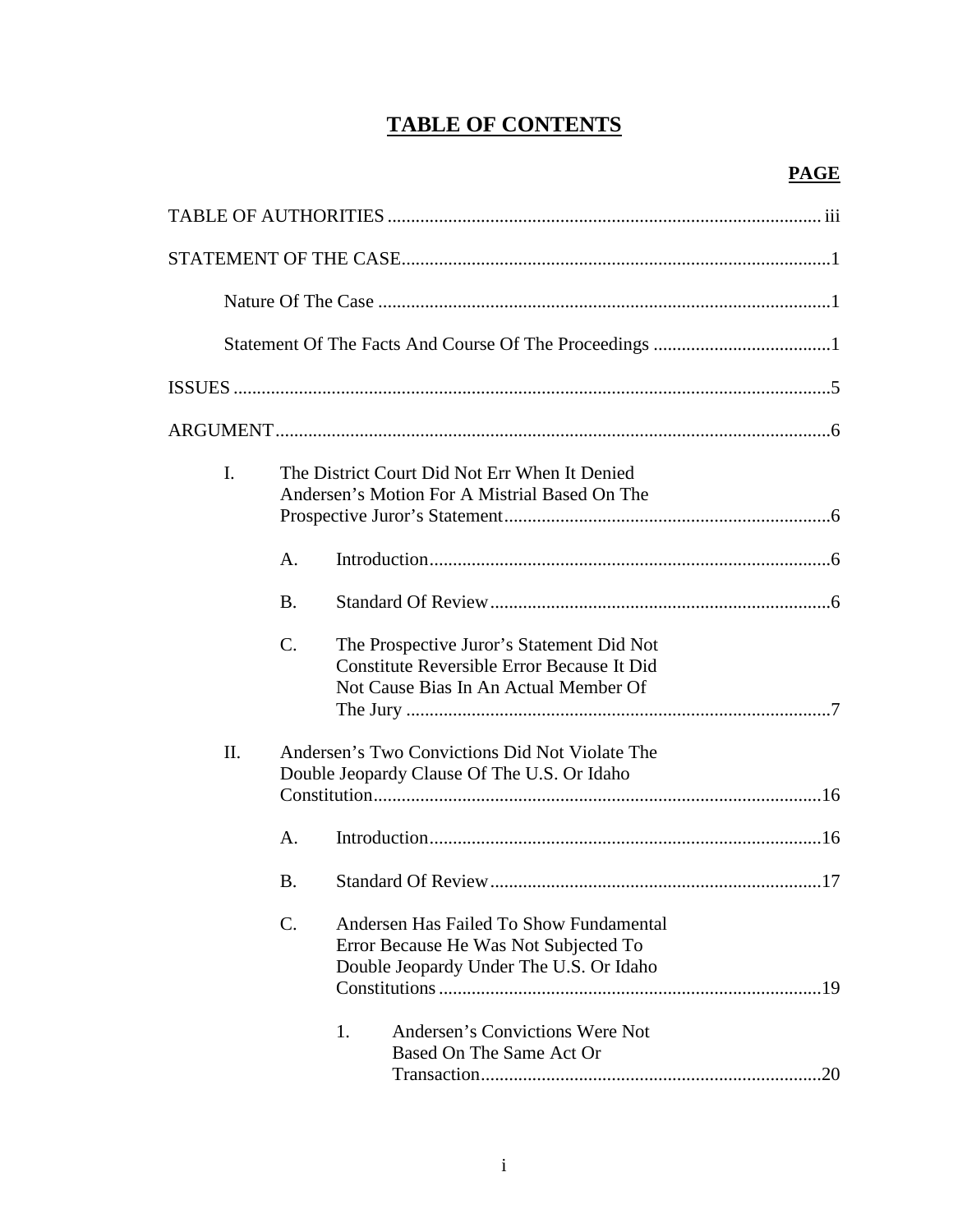| 2. |                | Possession Of A Controlled Substance<br>Is Not A Lesser Included Offense Of |    |
|----|----------------|-----------------------------------------------------------------------------|----|
|    | a.             |                                                                             |    |
|    | $\mathbf{b}$ . |                                                                             |    |
|    |                |                                                                             |    |
|    |                |                                                                             | 28 |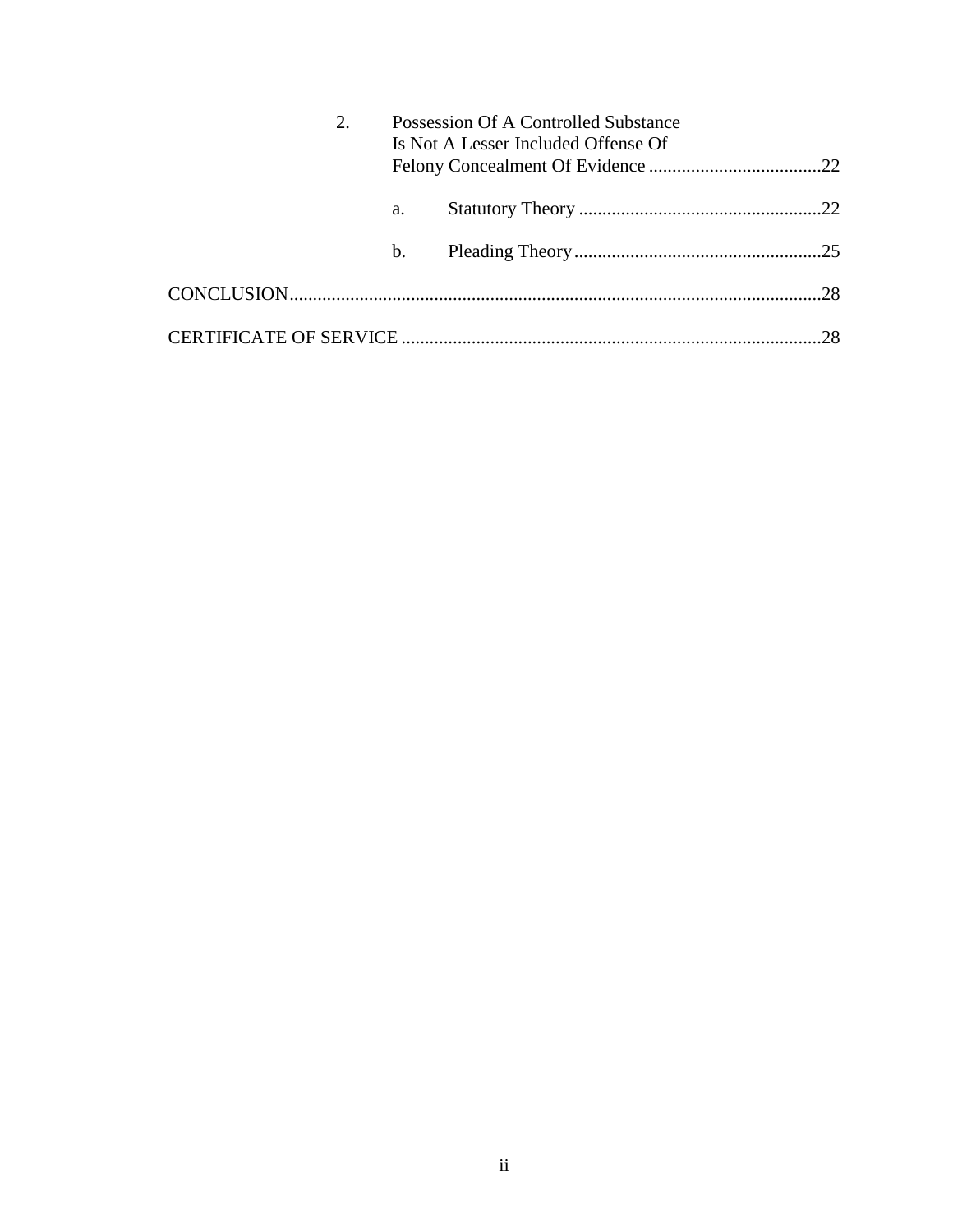# **TABLE OF AUTHORITIES**

| <b>CASES</b>                                   | <b>PAGE</b> |
|------------------------------------------------|-------------|
|                                                |             |
|                                                |             |
|                                                |             |
| Freeman v. Dep't of Corrections, 115 Idaho 78, |             |
|                                                |             |
|                                                |             |
|                                                |             |
|                                                |             |
|                                                |             |
|                                                |             |
|                                                |             |
|                                                |             |
|                                                |             |
|                                                |             |
|                                                |             |
|                                                |             |
|                                                |             |
|                                                |             |
|                                                |             |
|                                                |             |
|                                                |             |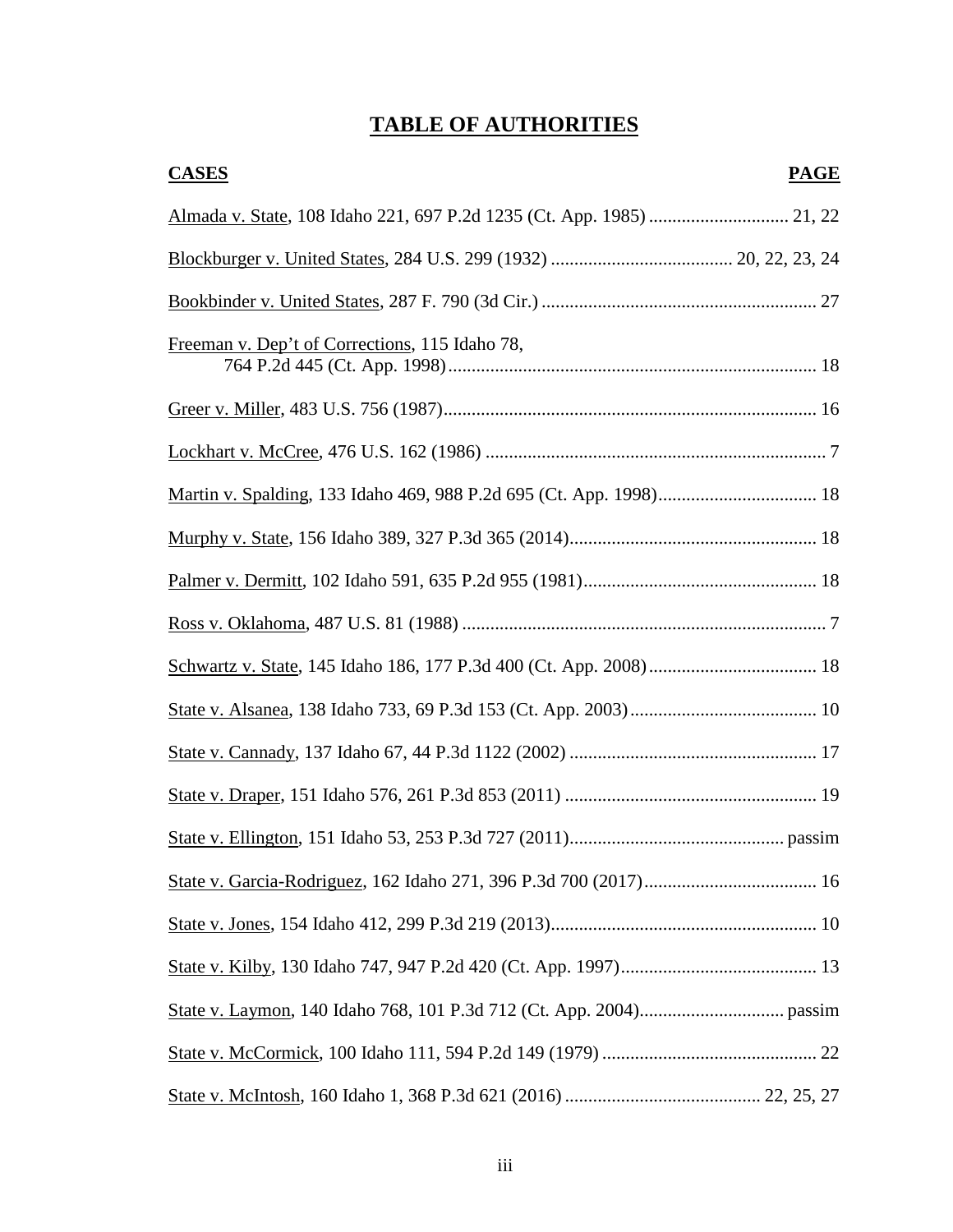| State v. Weatherly, 160 Idaho 302, 371 P.3d 815 (Ct. App. 2016)  25, 26, 27 |  |
|-----------------------------------------------------------------------------|--|
|                                                                             |  |

# **STATUTES**

# **RULES**

# **CONSTITUTIONAL PROVISIONS**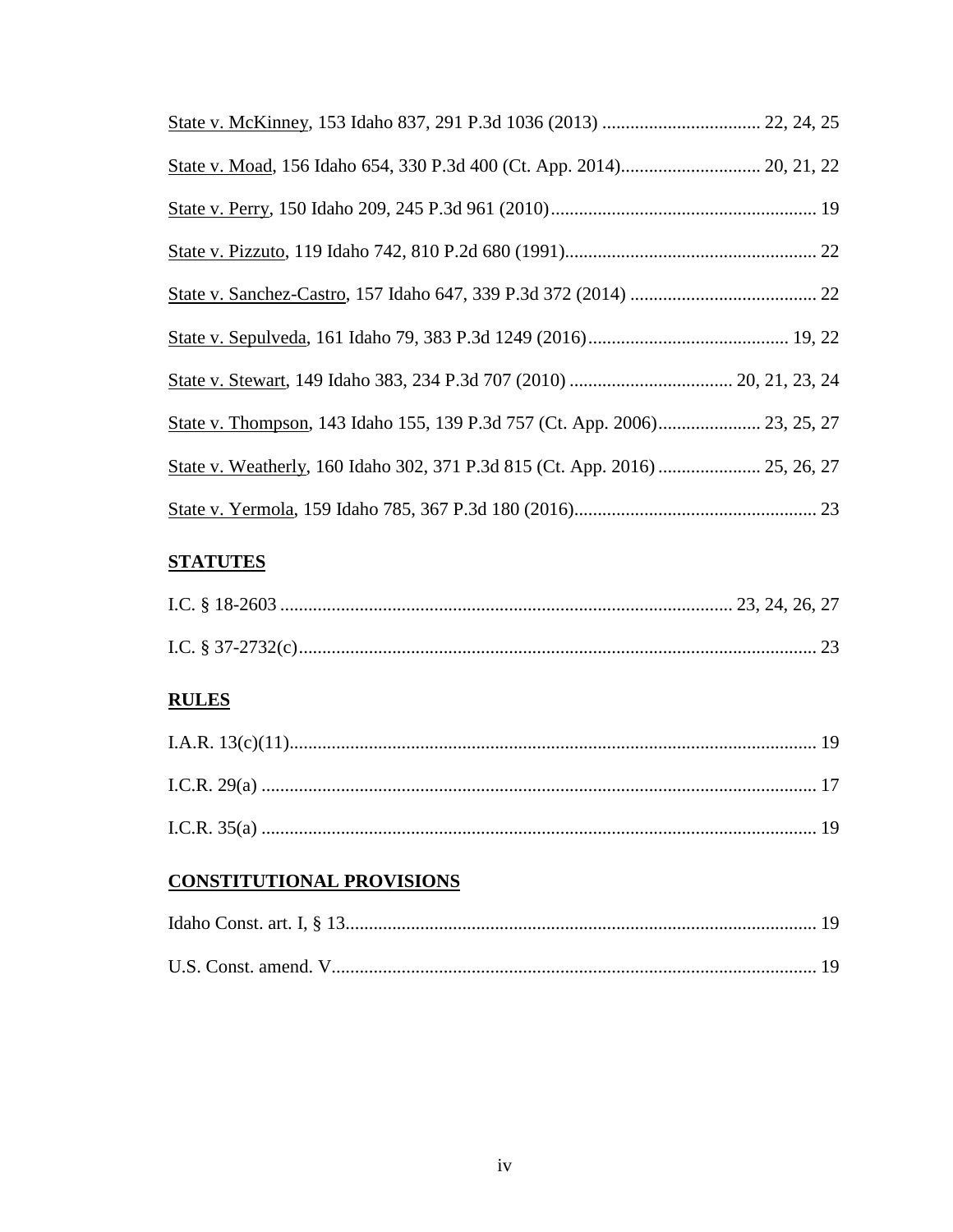# **OTHER AUTHORITIES PAGE**

| Merriam-Webster Online Dictionary, https://www.merriam-webster.com/ |  |
|---------------------------------------------------------------------|--|
|                                                                     |  |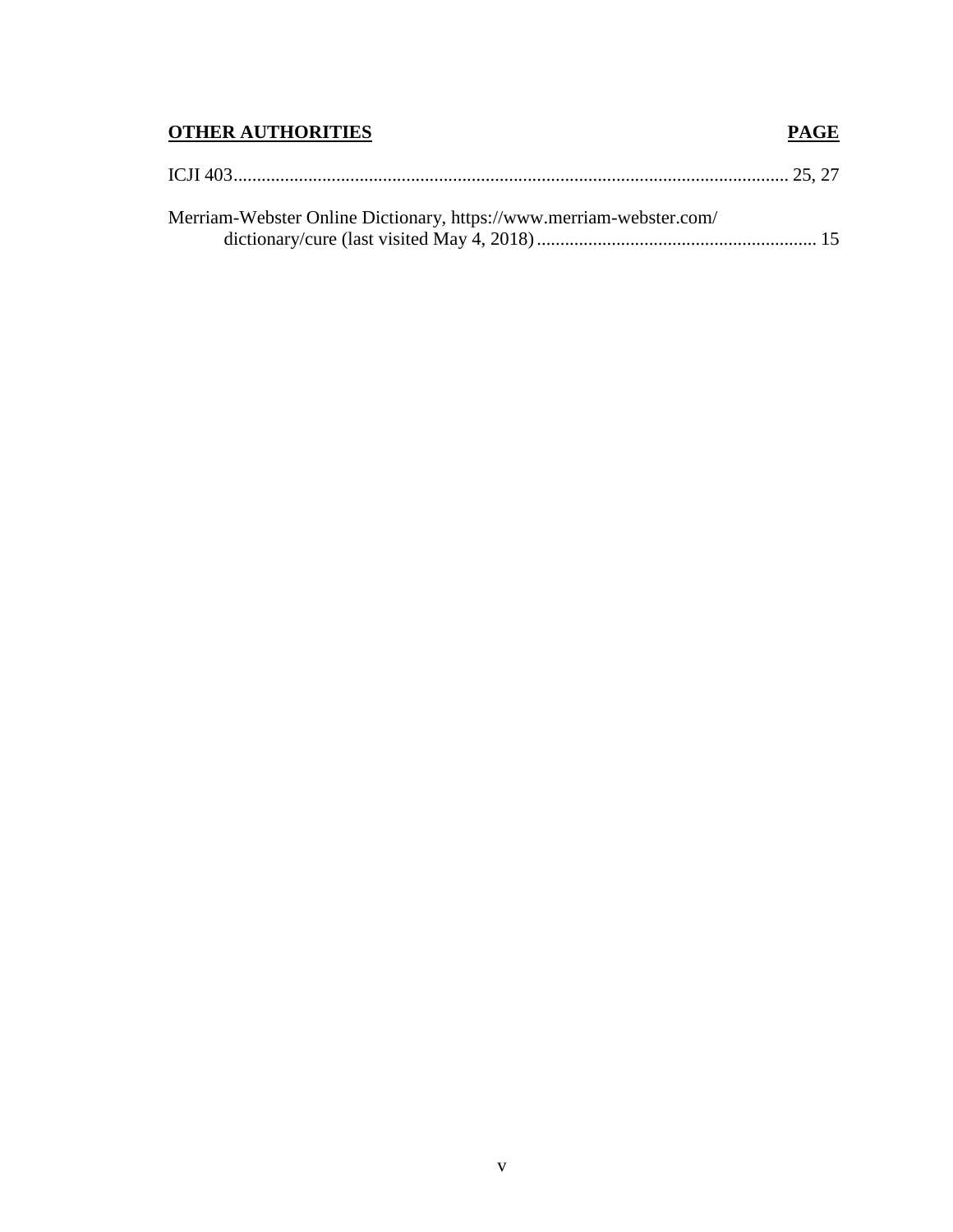#### STATEMENT OF THE CASE

#### Nature Of The Case

Kyle David Andersen appeals from the judgment of conviction entered by the district court after a jury found Andersen guilty on one count of possession of a controlled substance and one count felony concealment of evidence. Andersen argues on appeal that the district court erroneously denied his motion for a mistrial based on a statement made by a prospective juror during voir dire and that his two convictions put him in jeopardy twice for the same offense in violation of the U.S. and Idaho Constitutions.

### Statement Of The Facts And Course Of The Proceedings

On December 26, 2016, at approximately 11:00 p.m., two officers on patrol noticed a car stopped in an alleyway with its headlights off. (Trial Tr.,  $p.105$ , L.25 –  $p.106$ , L.12; p.107, Ls.10-18.) Thinking that the car "looked out of place," the officers pulled into the adjacent parking lot to investigate. (Trial Tr.,  $p.107$ , L.10 –  $p.108$ , L.17.) The car pulled out of the alleyway and parked alongside an island in the parking lot "in a hasty manner." (Trial Tr., p.144, L.25 – p.145, L.9.) A man, later identified as Kyle David Andersen, "exited the vehicle, came around the back of the vehicle at a quick pace, and went to the front passenger door, opened it and was leaning in." (Trial Tr., p.145, Ls.12-18.) One of the officers saw Andersen "discretely throw something in the vicinity of the island" like he was "just trying to get something away." (Trial Tr., p.145, L.22 – p.146, L.8.) A search of the island produced "a small black box" that contained "[a] little baggie with white crystalline substance in it." (Trial Tr., p.116, Ls.11-25; p.119, Ls.14-25.) The white crystalline substance tested positive for methamphetamine. (Trial Tr., p.178, Ls.2-6.) As relevant to this appeal, the state charged Andersen with possession of a controlled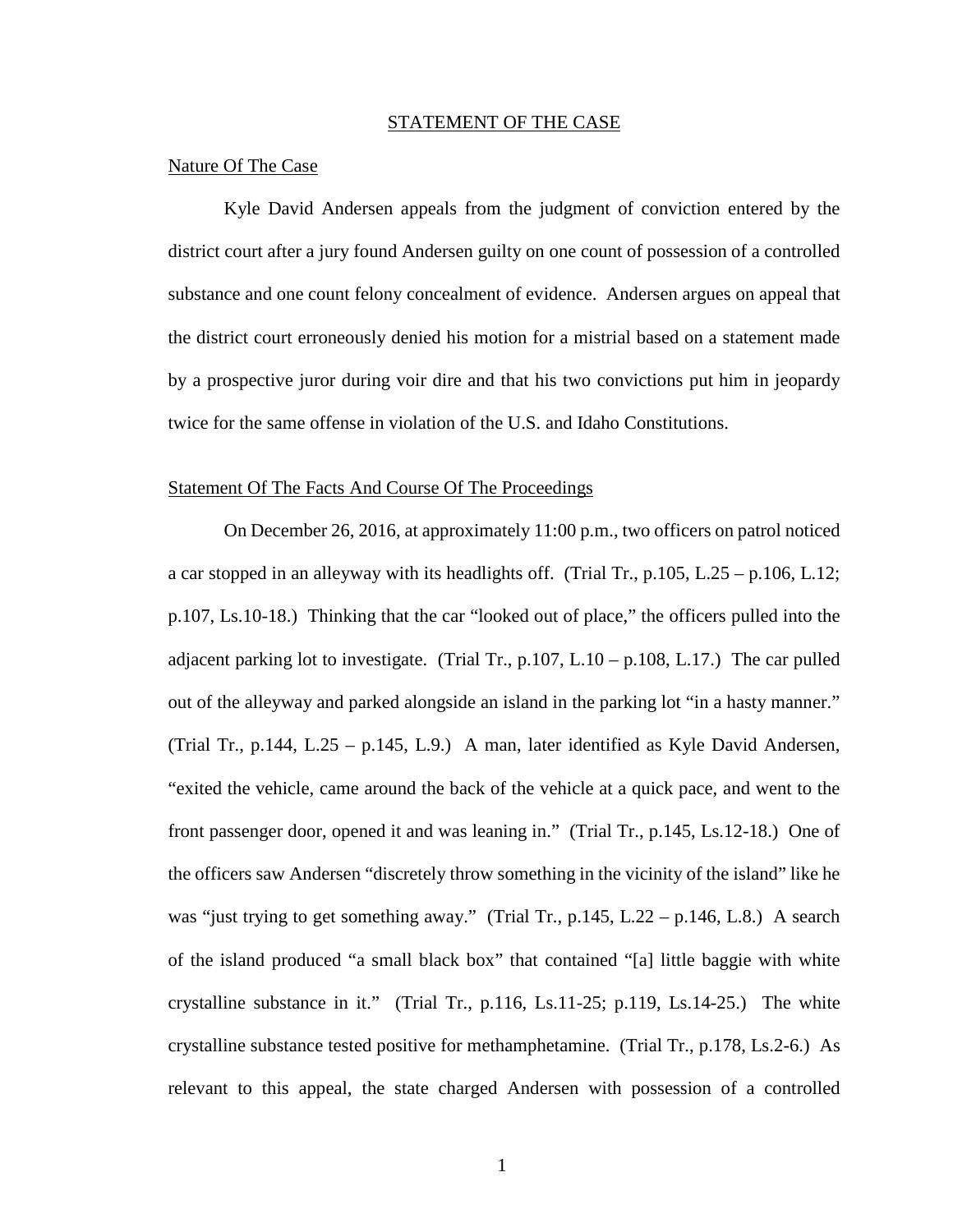substance, methamphetamine, and felony concealment of evidence. (R., pp.57-58.) The case went to trial. (R., pp.152-63.)

Toward the beginning of voir dire, the district court informed the prospective jurors that the district court and the attorneys would be asking questions and stated, "[i]f you have a response, please raise your hand." (Trial Tr., p.30, L.10 – p.31, L.17.) During voir dire, the following exchange took place:

THE COURT: . . . Have any of you ever formed or expressed an unqualified opinion that the defendant, Kyle David Andersen, is guilty or not guilty of the offense charged? In other words, just without having heard any evidence at all have you already made your mind up one way or the other? Okay. Juror Number 1.

JUROR NO. 1: Yes.

THE COURT: And help me understand just what would be the nature of that or the reason for that.

JUROR NO. 1: I'm a recovering methamphetamine addict of twenty years ago, and in my opinion by the looks of him, looks like he did meth.

THE COURT: Okay. And you would not be able to – would you be able to set aside that opinion and listen to the evidence objectively?

JUROR NO. 1: Be a rough one.

(Trial Tr., p.41, L.20 – p.42, L.23.) Based on these answers, the district court excused the

juror. (Trial Tr., p.43, Ls.1-9.)

The defense moved to strike the jury panel, adding "I'm not sure if the Court wants to take that up outside the presence of the jury or not or if you want to take it up later." (Trial Tr., p.43, Ls.10-14.) The district court responded "[w]e'll take it up later." (Trial Tr., p.43, L.15.) The district court then invited Juror 35 to move forward and take the excused juror's seat. (Trial Tr., p.43, Ls.15-22.)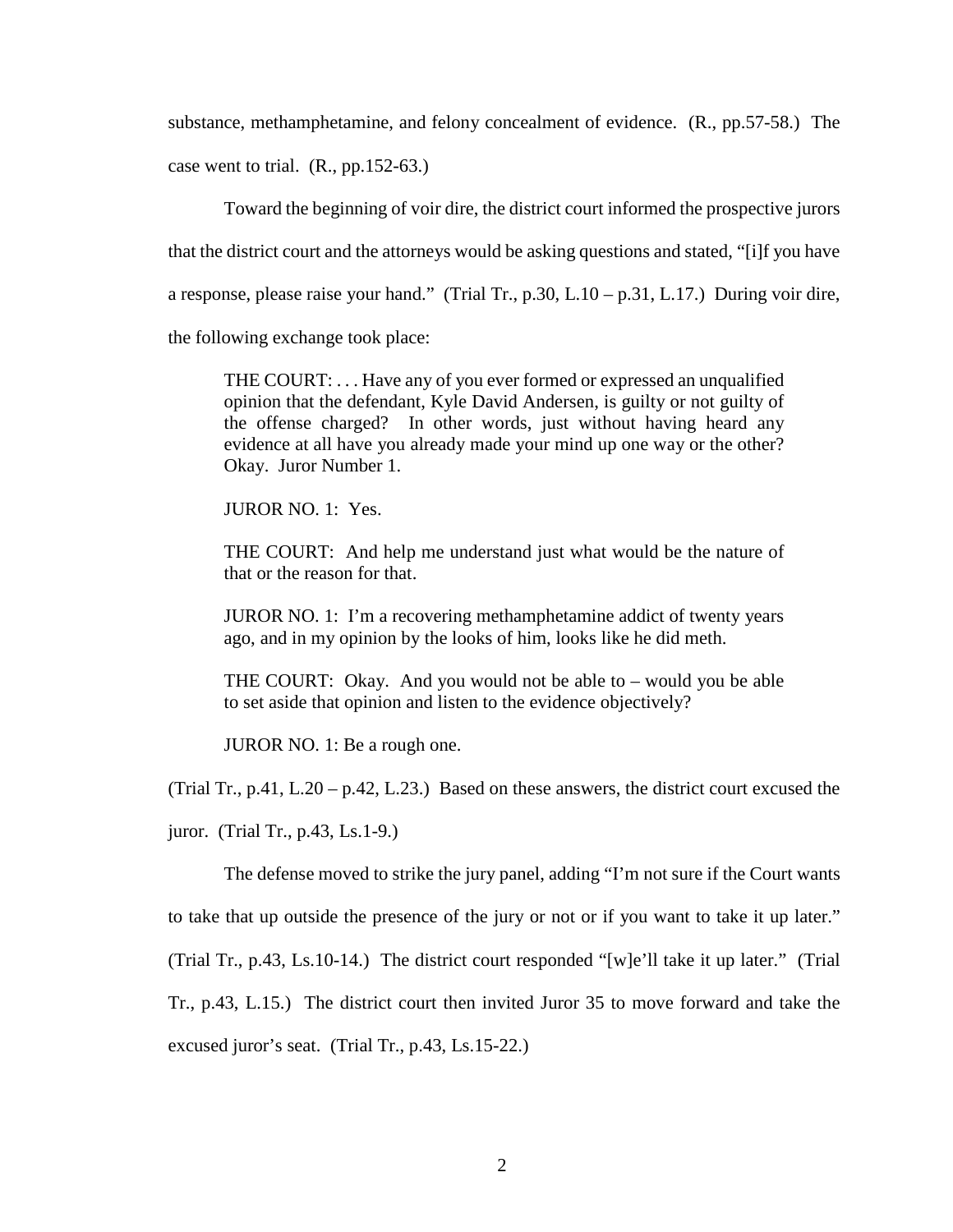Immediately after inviting Juror 35 forward, the district court asked if there were "[a]ny other hands up in response to the prior question?" (Trial Tr., p.43, Ls.23-24.) No prospective juror raised their hand. A few questions later, the district court asked: "Do any of you have any bias or prejudice either for or against Kyle David Andersen?" (Trial Tr., p.44, Ls.13-15.) No prospective juror raised their hand. A few questions after that, the district court asked: "And do any of you have any other reason why you cannot give this case your undivided attention and render a fair and impartial verdict?" (Trial Tr., p.46, Ls.20-22.) No prospective juror raised their hand.

At the conclusion of voir dire, the district court read the actual jury the introductory instructions. As part of these instructions, the district court instructed the jury as follows: "The law requires that your decision be made solely upon the evidence before you. Neither sympathy nor prejudice should influence you in your deliberations." (Trial Tr. p.86, Ls.12- 15.) The district court explained that "[i]n determining the facts, you may consider only the evidence admitted in this trial" and that "[t]his evidence consists of the testimony of the witnesses, the exhibits offered and received, and any stipulated or admitted facts." (Trial Tr., p.86, Ls.17-21.) The district court also instructed the jury that "if I tell you not to consider a particular statement or exhibit, you should put it out of your mind and not refer to it or rely on it in your later deliberations." (Trial Tr., p.87, Ls.9-12.)

After the district court finished reading the instructions and dismissed the jury for a break, the defense again raised the issue of Juror 1's comment—this time in the form of a motion for a mistrial. (Trial Tr., p.93, Ls.8-23.) The district court denied the motion but offered to give further instruction on the issue. (Trial Tr.,  $p.94$ , L.16 –  $p.95$ , L.9.) Both Andersen's counsel and the state initially declined the offer. but after the district court read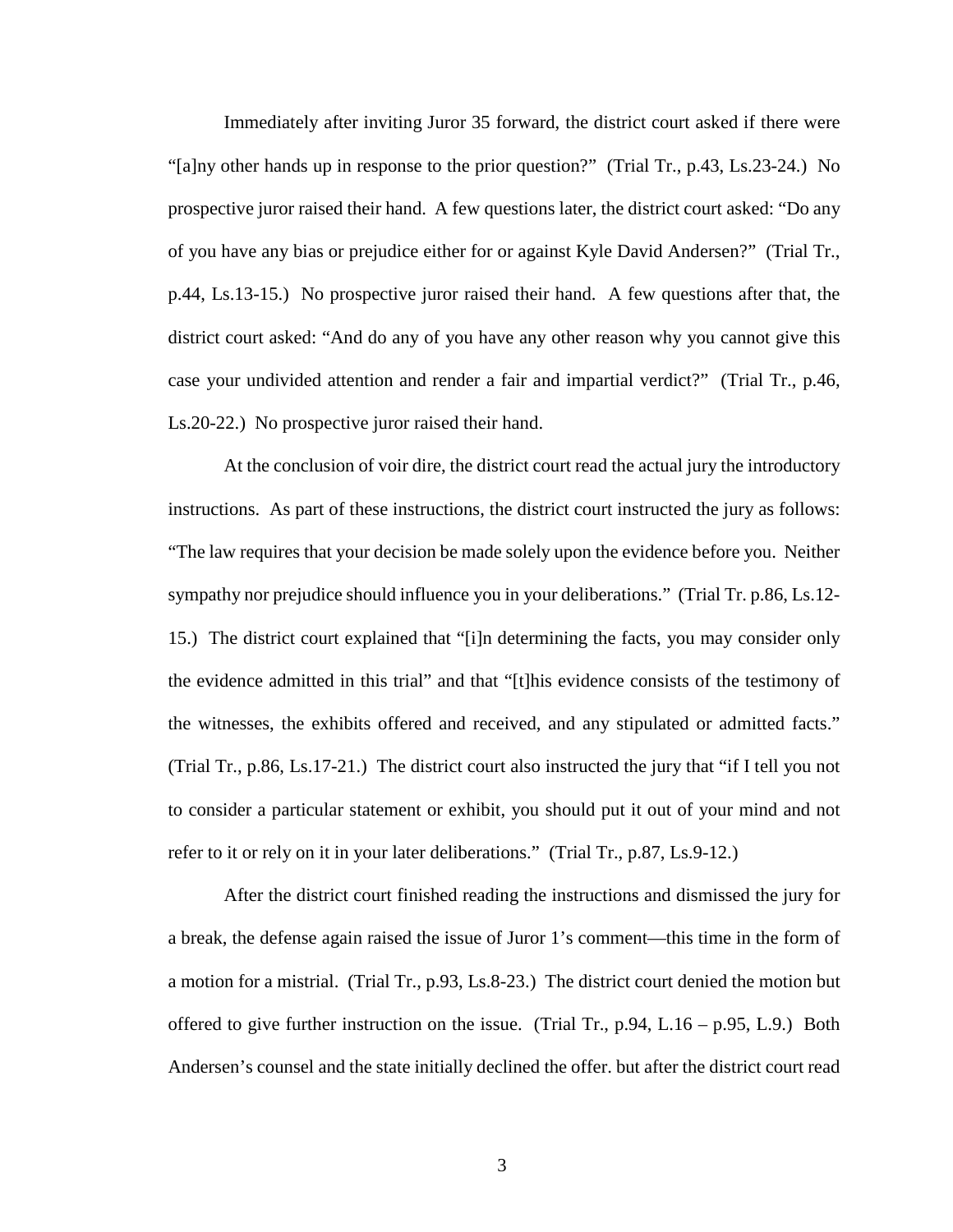the instruction it was "contemplating giving," the state asked the district court to give the instruction. (Trial Tr., p.95, L.14 – p.96, L.7.) After the state requested the instruction, the district court asked whether the "defense have any concerns about my giving that instruction?" (Trial Tr., p.96, Ls.8-9.) Defense counsel responded "I don't believe so." (Trial Tr., p.96, L.10.) Upon the jury's return, the district court gave the instruction: "You are instructed that anything said by any person during voir dire is not evidence. Anything said by any person during jury selection must not enter into your decision-making process in any way." (Trial Tr., p.96, L.25 – p.97, L.7.)

After the trial, Andersen filed a Motion For Judgment Of Acquittal arguing, in part, that his convictions for possession of a controlled substance and concealment of evidence violated the Double Jeopardy Clause of both the U.S. and Idaho Constitutions. (R., pp.200- 05.) The district court denied the motion. (5/30/2016 Tr., p.265, L.19 – p.266, L.12.) The district court found that an I.C.R. 29 motion for judgment of acquittal is not "the mechanism for a Constitutional challenge" but also stated on the record that, "[e]ven if it were the right vehicle, I don't find that concealment and possession have the same facts, the same elements." (Id.)

Andersen timely appealed. (R., pp.223-27.)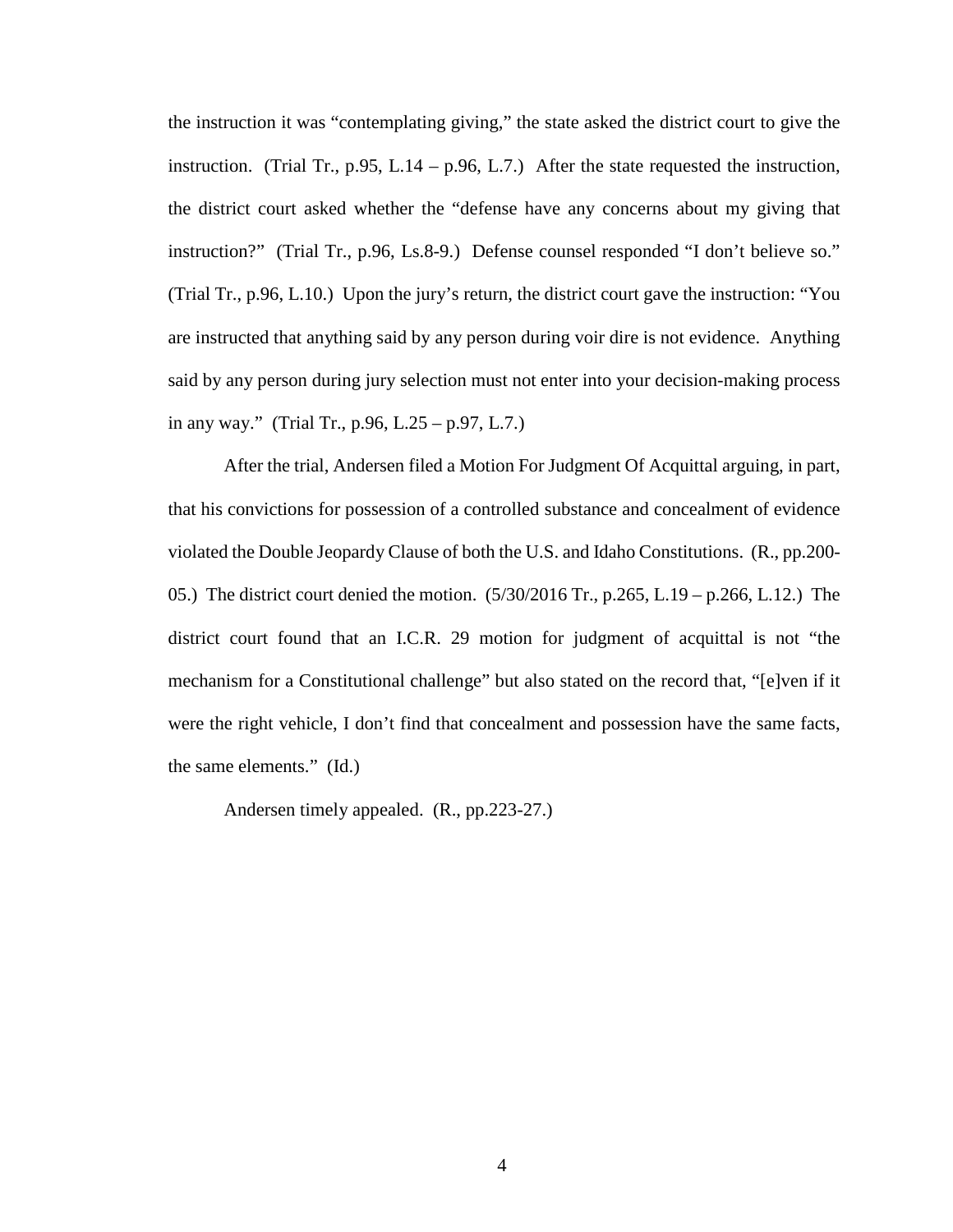### ISSUES

Andersen states the issues on appeal as:

- I. Was Mr. Andersen's constitutional right to a fair trial by an impartial jury violated when the district court denied his motion for a mistrial after a prospective juror told the entire jury panel that Mr. Andersen looked like he used methamphetamine?
- II. Did Mr. Andersen's convictions and punishments for possession of a controlled substance and concealment of evidence violate his right to be free from double jeopardy?

(Appellant's brief, p.5.)

The state rephrases the issues as:

- I. Has Andersen failed to show that the prospective juror's comment had a lasting prejudicial impact on his trial such that the district court should have granted a mistrial?
- II. Has Andersen failed to show that his convictions for possession of a controlled substance and concealment of evidence constituted fundamental error because they put Andersen in jeopardy twice for the same offense in violation of the U.S. and Idaho Constitutions?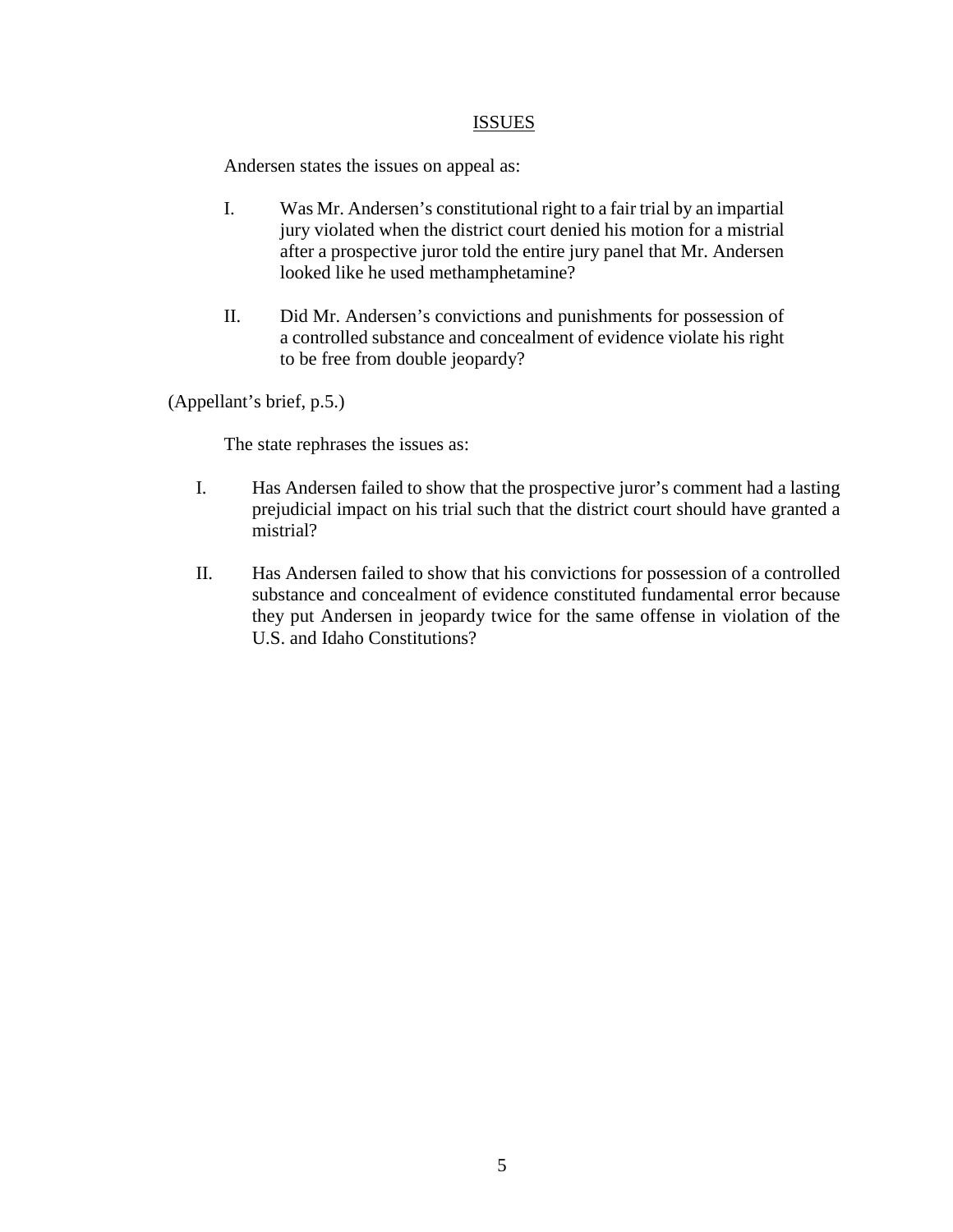#### ARGUMENT

# I. The District Court Did Not Err When It Denied Andersen's Motion For A Mistrial Based On The Prospective Juror's Statement

#### A. Introduction

The district court properly denied Andersen's motion for a mistrial because the prospective juror's statement did not cause bias in an actual member of the jury. The prospective juror who made the allegedly prejudicial statement was excused and did not sit on the jury. And the remaining members of the jury pool repeatedly confirmed that they had no bias toward the defendant, which means the allegedly prejudicial statement had no effect on their decision-making.

Even if the allegedly prejudicial statement had an impact on the remaining jurors, and Andersen has provided no evidence that it did, the district court's instructions to the jury cured any prejudice. The district court expressly instructed the jury that anything said during voir dire was not evidence, that anything said during voir dire could not be considered by the jury in making their decisions, and that the jury's decision must be based only upon the evidence presented at trial. Nothing in the record suggests the jury did not follow the district court's instructions. This Court must therefore presume that the jury followed the district court's instructions, made their decision based only on the evidence, and did not allow the prospective juror's comment to influence their decision.

### B. Standard Of Review

"The standard of review of a denial of a motion for mistrial is well-settled: . . . Our focus is upon the continuing impact on the trial of the incident that triggered the mistrial motion. The trial judge's refusal to declare a mistrial will be disturbed only if that incident,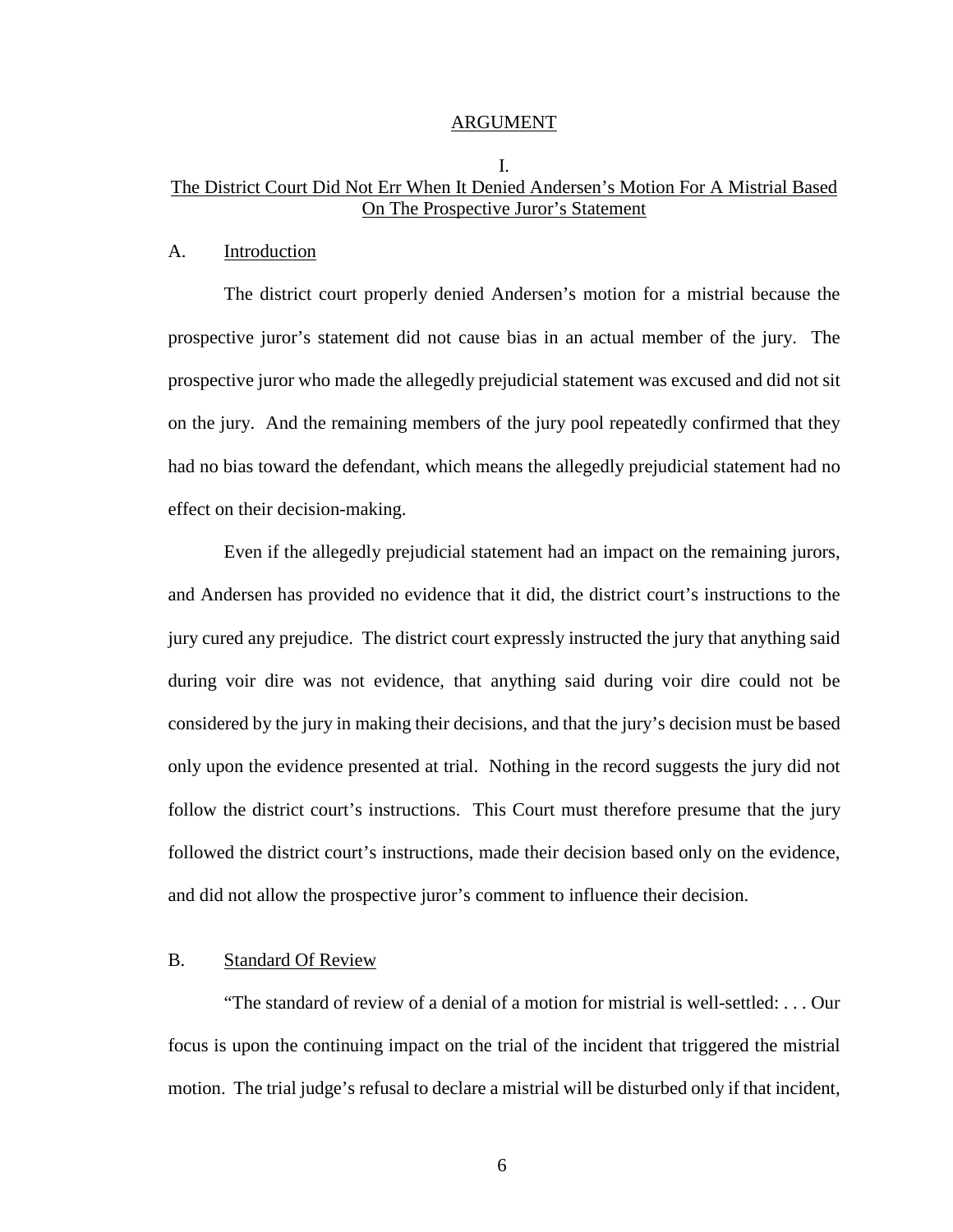viewed retrospectively, constituted reversible error." State v. Ellington, 151 Idaho 53, 68, 253 P.3d 727, 742 (2011).

# C. The Prospective Juror's Statement Did Not Constitute Reversible Error Because It Did Not Cause Bias In An Actual Member Of The Jury

The prospective juror's statement did not violate Andersen's right to a fair trial. "'[T]he Constitution presupposes that a jury selected from a fair cross section of the community is impartial.'" Ross v. Oklahoma, 487 U.S. 81, 86 (1988) (quoting Lockhart v. McCree, 476 U.S. 162, 184 (1986)); see Ellington, 151 Idaho at 69, 253 P.3d at 743. To overcome that presumption, a defendant contesting the impartiality of his jury based on the statement of a prospective juror must show that the statement had more than "a passing, inconsequential effect on the remaining pool members," State v. Laymon, 140 Idaho 768, 771, 101 P.3d 712, 715 (Ct. App. 2004), and caused bias in "an actual member of the jury," Ellington, 151 Idaho at 70, 253 P.3d at 744.

For example, in Ellington, three prospective jurors expressed opinions about the defendant's guilt during voir dire. 151 Idaho at 68-69, 253 P.3d at 742-43. Two of the prospective jurors said they had heard about the case in the news and had already formed opinions of the defendant's guilt. Id. The third prospective juror stated she had spoken with a member of the victim's family about the incident and was "on her side of him being guilty." Id. The Idaho Supreme Court held that the defendant "has not shown that the expressions of three prospective jurors . . . overcome the presumption that the impaneled jurors were impartial." Ellington, 151 Idaho at 70, 253 P.3d at 744. The court reached that conclusion because (1) the defendant "has not shown in any way that the[] actual jury members had been influenced by the three prospective jurors' statements during voir dire";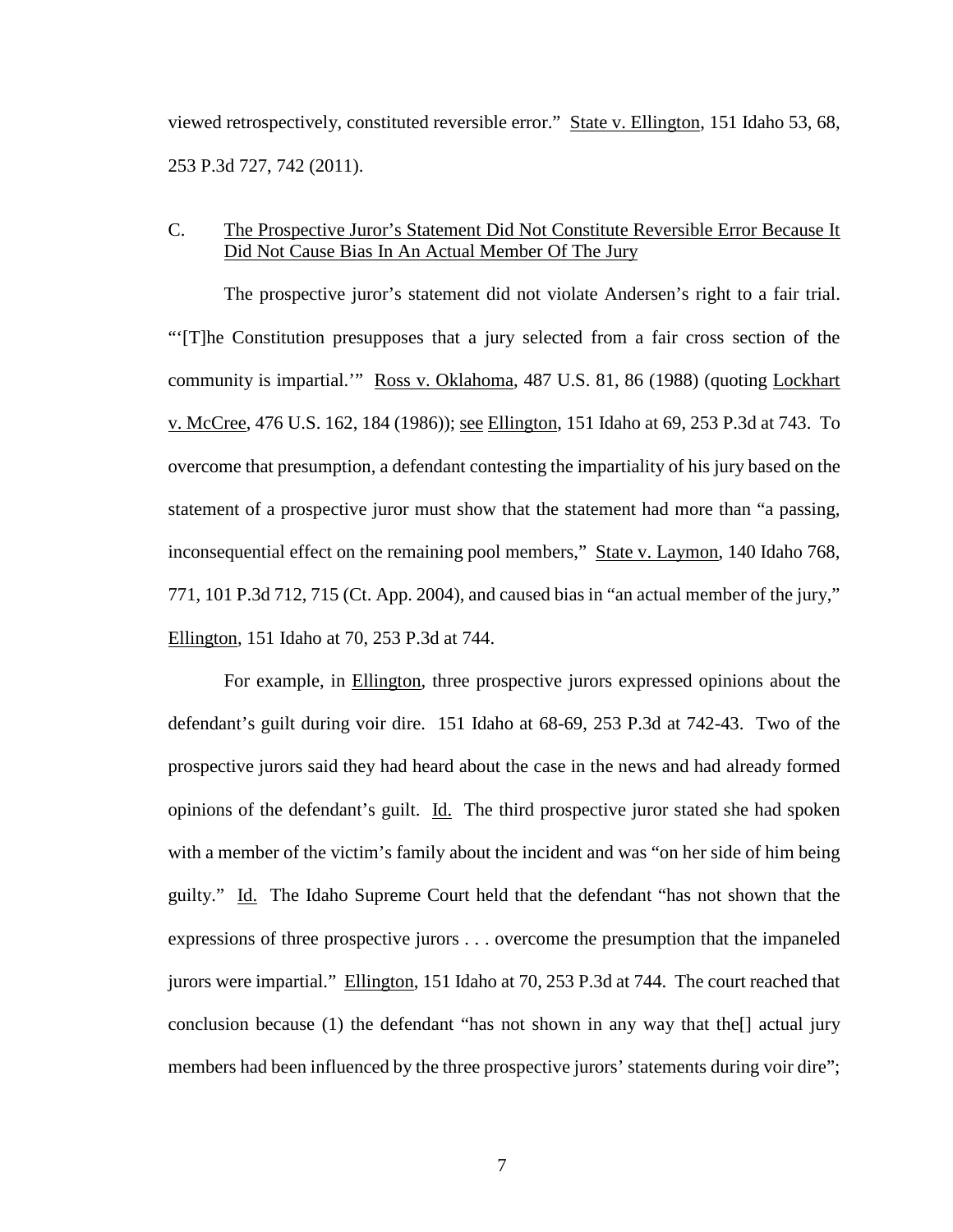(2) "[a]t worst, the jurors who actually deliberated received a second-hand opinion from those three prospective jurors"; and (3) "[t]he impaneled jurors were instructed at the end of voir dire that they were to decide the case only based on the evidence" and "were again instructed of this duty before their deliberations." Ellington, 151 Idaho at 69-70, 253 P.3d at 743-44; see also Laymon, 140 Idaho at 770-71, 101 P.3d at 714-15 (holding prospective juror's statement that defendant had been in trial the week before did not cause bias in actual jury because "[t]he potential juror who uttered the statements at issue was removed," the district court gave a curative instruction, and "there is no evidence that her statements had but a passing, inconsequential effect on the remaining pool members").

Like the defendants in Ellington and Laymon, Andersen has failed to overcome the presumption of impartiality. Andersen has cited nothing in the record showing bias in "an actual member of the jury." Ellington, 151 Idaho at 70, 253 P.3d at 744. The juror who made the allegedly prejudicial comment did not sit on Andersen's jury because the district court immediately excused him for cause (Trial Tr., p.43, Ls.1-6), which means, "[a]t worst, the jurors who actually deliberated received a second-hand opinion . . . that [Andersen] was guilty." Ellington, 151 Idaho at 69, 253 P.3d at 743. That is insufficient to overcome the presumption of impartiality. Id.

Not only has Andersen failed to show that the allegedly prejudicial comment had a "continuing impact on the trial," the record here actually shows that it had, *at most*, "a passing, inconsequential effect on the remaining pool members." Laymon, 140 Idaho at 771, 101 P.3d at 715. Immediately after the district court dealt with excusing the prospective juror who made the allegedly prejudicial comment, the district court asked if there were "[a]ny other hands up in response to the prior question" (i.e., if any other juror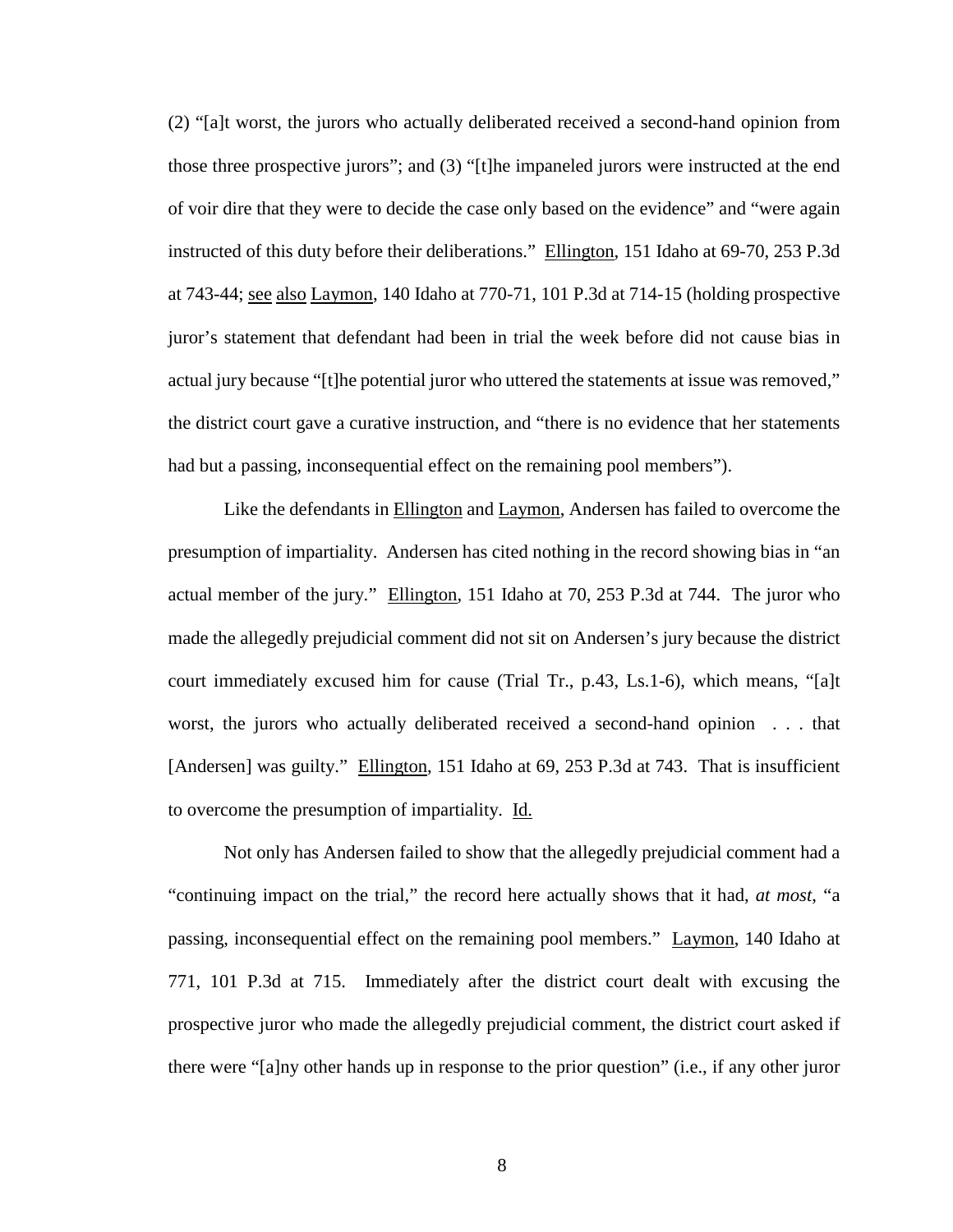had already "made your mind up one way or the other"). (Trial Tr., p.42, L.8 – p.43, L.24.) Even though the remaining pool of jurors had already heard the allegedly prejudicial comment, no prospective juror raised their hand. Shortly thereafter, the district court asked at least two additional questions that required any juror who had been affected by the allegedly prejudicial comment to raise their hand: "Do any of you have any bias or prejudice either for or against Kyle David Andersen?" (Trial Tr., p.44, Ls.13-15.) "And do any of you have any other reason why you cannot give this case your undivided attention and render a fair and impartial verdict?" (Trial Tr., p.46, Ls.19-22.) No prospective juror raised their hand on either occasion. The remaining pool members' repeated confirmation that the allegedly prejudicial comment had no effect on their evaluation of the case is fatal to Andersen's claim of partiality. See Laymon, 140 Idaho at 771, 101 P.3d at 715.

Citing Ellington, Andersen argues that the prospective juror's statement had a prejudicial effect *per se* because it provided "specific facts as to why the juror formed the opinion." (Appellant's brief, pp.8-9.) His argument finds no support in the record or the law.

The only fact that the prospective juror stated had nothing to do with Andersen's guilt. The prospective juror simply stated that "twenty years ago" he had a problem with methamphetamine. (Trial Tr., p.42, Ls.17-19.) He then stated what he expressly qualified as "my opinion": "by the looks of him, looks like he does meth." (Id.) The conclusory opinion "looks like he does meth" is not a fact, and "by the looks of him" is certainly not specific. (Id.)

Andersen's attempt to bolster the prospective juror's opinion by repeatedly referring to him as an "expert" is not supported by the record. (Appellant's brief, p.8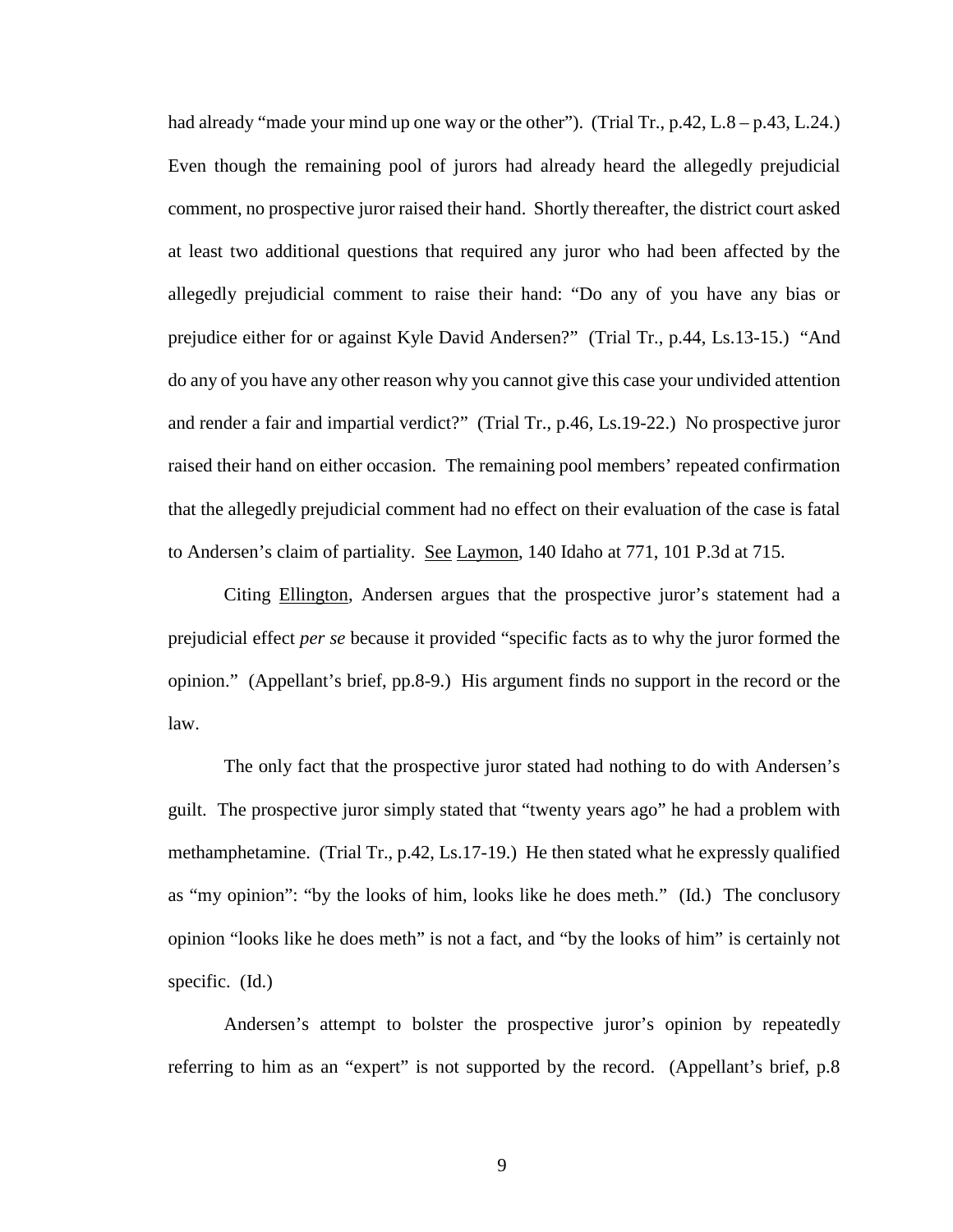(stating juror "was essentially an expert on the matter"); Appellant's brief, p.8 (characterizing juror as having "unique expertise"); Appellant's brief, p.9 (describing juror as "someone with unique, expert knowledge").) The prospective juror gave no basis for his opinion other than his own drug problem from "twenty years ago" and did not explain in any way what about Andersen's appearance supposedly made the juror believe Andersen did methamphetamine. (Trial Tr., p.42, Ls.17-19.) Neither the record nor common sense supports the notion that an addiction to methamphetamine gifts the addict with the extraordinary ability to instantly recognize a methamphetamine user on sight.

Even setting aside Andersen's factual problems, Ellington does not support Andersen's bright-line rule that " a statement that does provide specific facts as to why the juror formed the opinion does have a prejudicial effect." (Appellant's brief, p.9.) As the Idaho Supreme Court made clear in Ellington, the statements at issue in that case *did* reveal specific facts as to why the prospective jurors thought the defendant was guilty: the jury pool "did not receive any specific facts as to why, *other than* that the prospective jurors read about it in the paper and in one instance interacted with a member of the [victim's] family." Ellington, 151 Idaho at 69, 253 P.3d at 743 (emphasis added). Nevertheless, the defendant in Ellington did not overcome the presumption of impartiality. Id.

Furthermore, Andersen's proposed bright-line rule cannot be reconciled with Idaho appellate courts repeatedly holding that the erroneous admission of actual evidence can be harmless. See, e.g., State v. Jones, 154 Idaho 412, 425, 299 P.3d 219, 232 (2013) (holding erroneous admission of statement made by defendant charged with rape suggesting he "had sex with [his former girlfriend] while she was sleeping" was harmless); State v. Alsanea, 138 Idaho 733, 739-41, 69 P.3d 153, 159-61 (Ct. App. 2003) (holding erroneous admission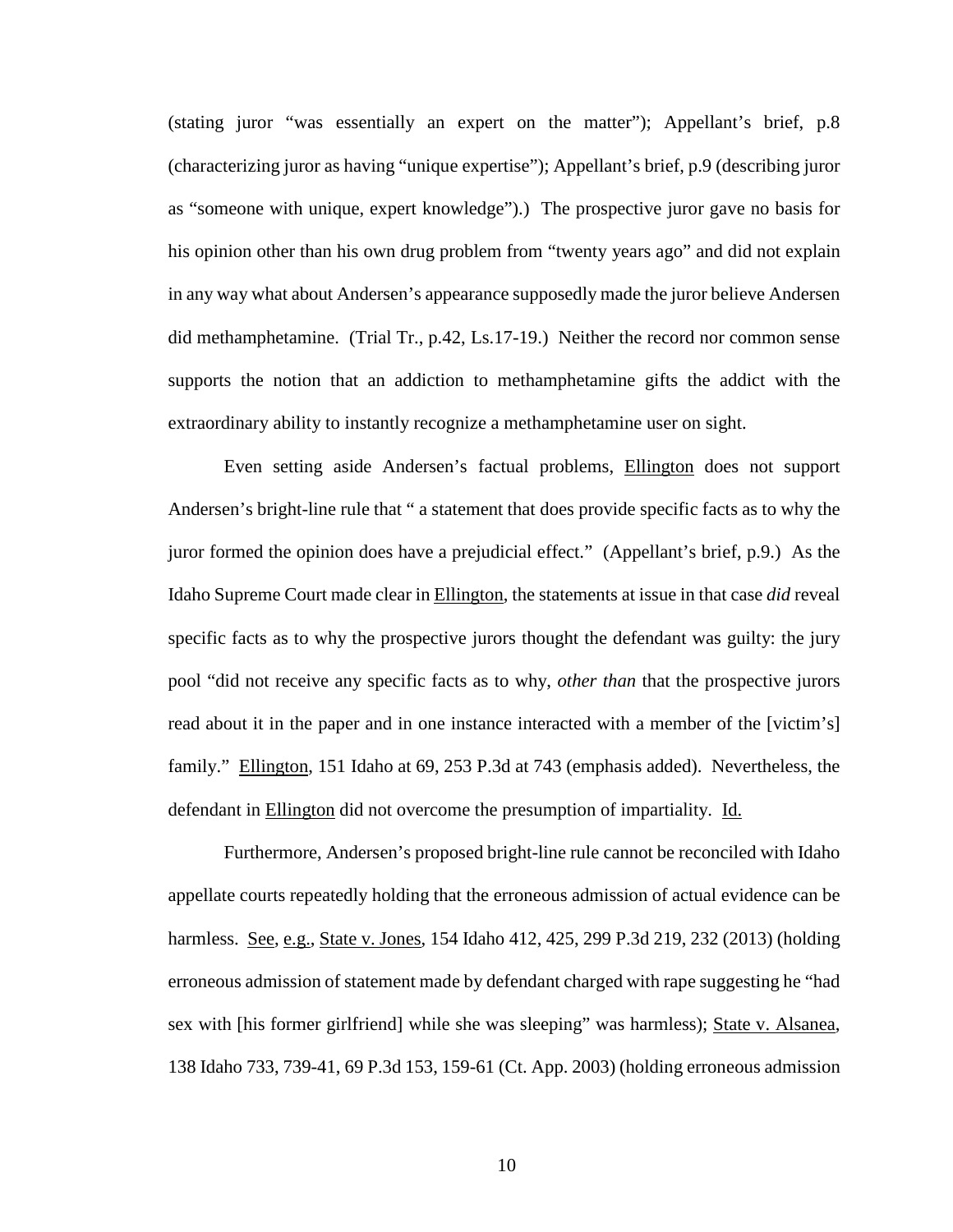of officer's testimony in trial for aggravated assault that the defendant committed "prior bad acts of stalking and harassing his girlfriend" was harmless). Adoption of Andersen's bright-line rule would lead to the nonsensical result that the revelation of a specific fact by a prospective juror expressing an opinion of guilt would always be prejudicial, even where the erroneous admission of testimony of the exact same fact during the evidentiary portion of the trial would be harmless.

Andersen also argues that the statement at issue here was more prejudicial than the statements made in Ellington because "[n]one of those statements spoke directly to the crime that Mr. Ellington was charged with." (Appellant's brief, p.9.) That is not true. One of the prospective jurors in Ellington "stated that when she was at the gym the day the incident happened 'one of the aunts related [to] the [victim's] family told about this incident and gave her informative opinion and we had a discussion about it." 151 Idaho at 69 n.13, 253 P.3d at 743 n.13. The strong implication of the potential juror's statement was that she had learned specific facts from a member of the victim's family on the day of and about the very incident the jury would be considering at trial and, based upon those facts, came to the conclusion the defendant was guilty. Id. That speaks *more* directly to the crime the defendant was charged with than the conclusory statement here that, based on his own personal experience unrelated to the specific facts of the case at hand, the prospective juror thought Andersen looked like he did methamphetamine.

Andersen also erroneously argues that the allegedly prejudicial comment "concerned Mr. Andersen's appearance" and thus had a continuing impact on the trial because "Mr. Andersen was present throughout the trial." (Appellant's brief, p.9.) He cites no authority to support the premise that comments about appearance are inherently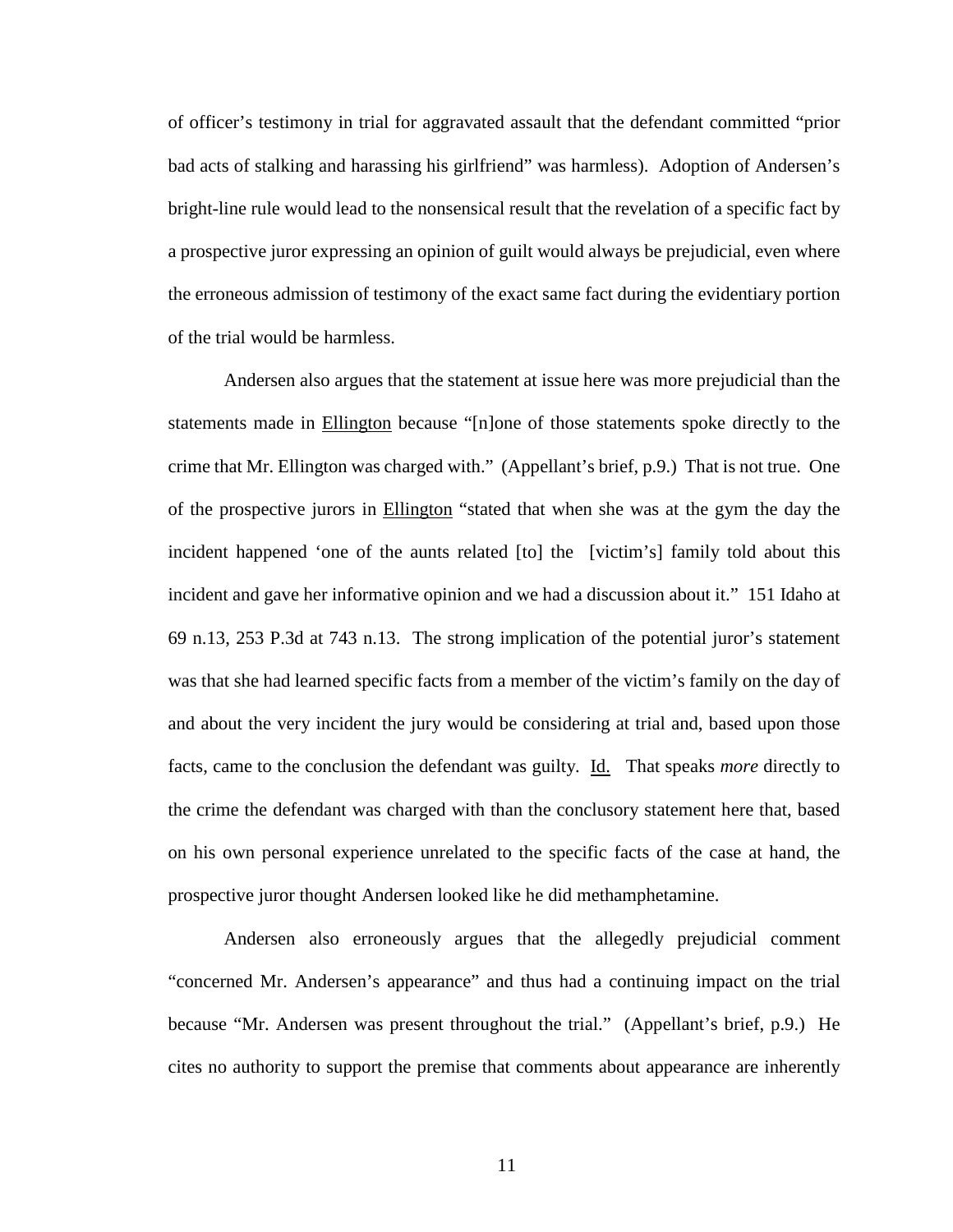more prejudicial than other kinds of comments. Nor does he cite anything in the record to support his suggestion that every time the jurors looked at Andersen they were somehow reminded of the prospective juror's comment. (Appellant's brief, pp.9-10.) As explained above, the record actually shows that within minutes of the prospective juror making the allegedly prejudicial comment, the remaining jury pool confirmed that they had no "bias or prejudice either for or against Kyle David Andersen." (Trial Tr., p.44, Ls.10-15.) Andersen's speculation to the contrary is not sufficient to overcome the presumption of impartiality. See Ellington, 151 Idaho at 70, 253 P.3d at 744 (rejecting claim of juror partiality where defendant "has not *shown* that the expression of the three prospective jurors that Mr. Ellington was guilty overcome [sic] the presumption that the impaneled jurors were impartial" (emphasis added)).

Even if the prospective juror's comment caused bias in the remaining jurors, which it did not, the instructions given by the district court cured any prejudice. See Ellington, 151 Idaho at 69-70, 253 P.3d at 743-44; Laymon, 140 Idaho at 771, 101 P.3d at 715. Just like in Ellington, 151 Idaho at 69-70, 253 P.3d at 743-44, the district court here properly instructed the jury that it had to make its decision based solely on the evidence. At the conclusion of voir dire, the district court gave the instruction twice:

*The law requires that your decision be made solely upon the evidence before you.* Neither sympathy nor prejudice should influence you in your deliberations. Faithful performance by you of these duties is vital to the administration of justice.

*In determining the facts, you may consider only the evidence admitted in this trial.* This evidence consists of the testimony of the witnesses, the exhibits offered and received, and any stipulated or admitted facts.

(Trial Tr., p.86, Ls.12-21 (emphases added).) And, just like in Laymon, 140 Idaho at 771, 101 P.3d at 715, the district court also instructed the jury that it could not consider the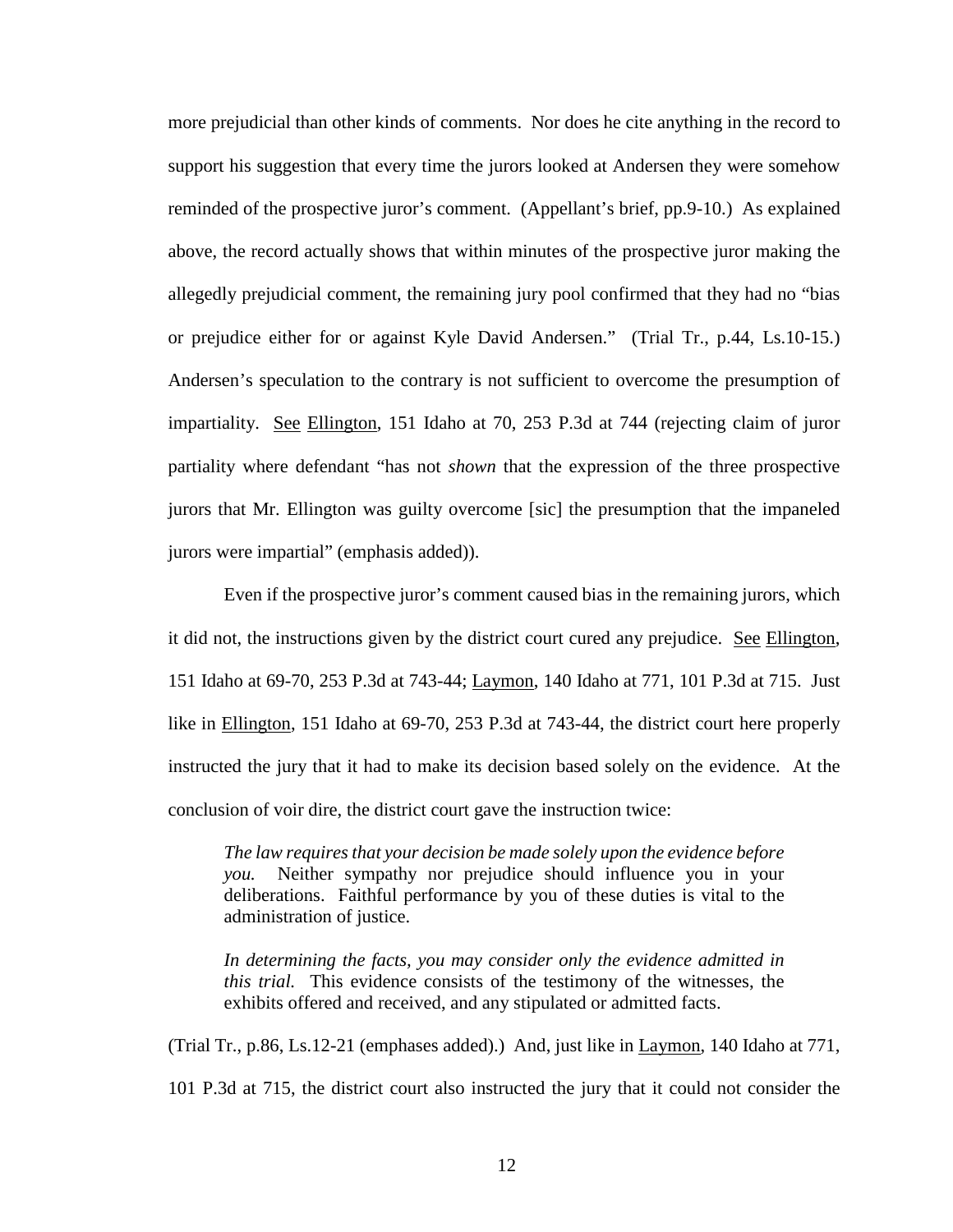allegedly prejudicial statement: "You are instructed that anything said by any person during voir dire is not evidence. Anything said by any person during jury selection must not enter into your decision-making process in any way . . . ." (Trial Tr., p.97, Ls.2-7.).

At the conclusion of the presentation of evidence, the district court provided the jurors with copies of the instructions that included all of the instructions previously given. (Trial Tr.,  $p.205$ , L.23 –  $p.206$ , L.4.) The district court also instructed the jury, yet again, that it could only consider the evidence presented at trial: "You are to decide the facts from all the evidence presented in the case. The evidence you are to consider consists of: One, sworn testimony of witnesses; two, exhibits which have been admitted into evidence; and three, any facts to which the parties have stipulated." (Trial Tr.,  $p.206$ , L.23 –  $p.207$ , L.3.) Therefore, even if the allegedly prejudicial statement initially caused bias in the jurors, these instructions defeat Andersen's claim of partiality because "there is no evidence that the jury here did not follow the trial court's instructions." Laymon, 140 Idaho at 771, 101 P.3d at 715; see State v. Kilby, 130 Idaho 747, 751, 947 P.2d 420, 424 (Ct. App. 1997) (holding defendant received fair trial despite prospective juror's comment that defendant was a pedophile where the district court instructed the jury to disregard the comment because "we will presume that the jury followed the instructions given by the district court").

Andersen relies on Ellington to argue that the instructions given in this case could not have cured any prejudice because the district court did not give the instruction immediately after the prospective juror made the allegedly prejudicial comment. (Appellant's brief, p.10.) His reliance on Ellington is misplaced. In laying out the factual context in Ellington, the court noted that, after each prospective juror's allegedly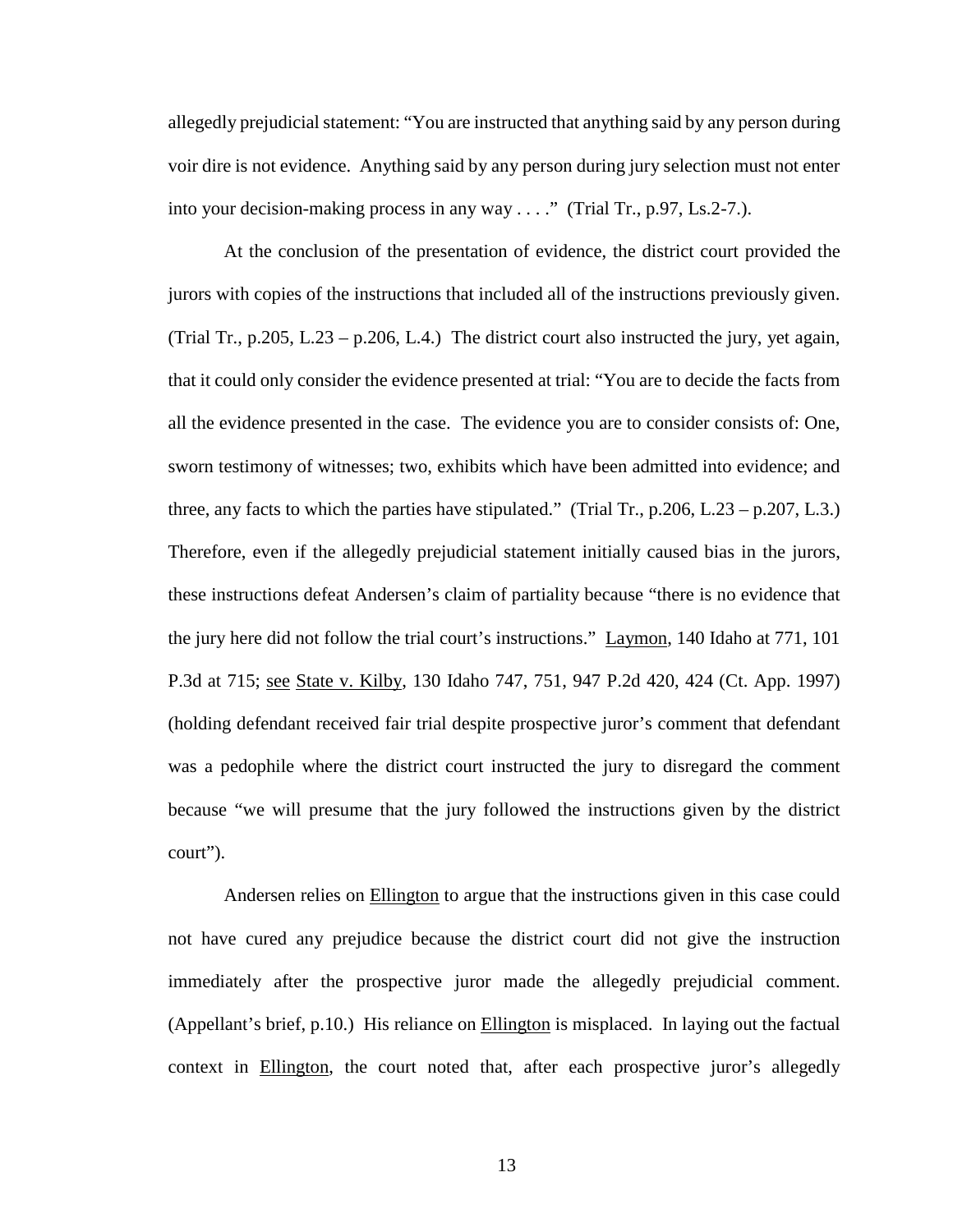prejudicial comment, the district court reiterated the importance of deciding the case on the evidence presented. 151 Idaho at 68-69, 253 P.3d at 742-43. But the Ellington court made no mention of those reminders in its analysis of whether the defendant had overcome the presumption of impartiality. Instead, the court expressly recognized as part of its analysis that "[t]he impaneled jurors were instructed at the end of voir dire that they were to decide the case only based on the evidence presented in the courtroom" and that "[t]hey were again instructed of this duty before their deliberations." Ellington, 151 Idaho at 69, 253 P.3d at 743. The impaneled jurors here were given those same instructions at the same times. (Trial Tr., p.86, Ls.12-21; p.205, L.23 – p.206, L.4; p.206, L.21 – p.207, L.3.) Furthermore, after voir dire had ended, the district court gave an additional instruction expressly informing the jury that "anything said by any person during voire dire is not evidence" and "[a]nything said by any person during jury selection must not enter into your decision-making process in any way . . . ." (Trial Tr., p.97, Ls.2-6.) These instructions, which were even more extensive than the instructions the court relied on in Ellington, were sufficient to cure any prejudice. 151 Idaho at 69-70, 253 P.3d at 743-44.

Moreover, Andersen has failed to provide any logical explanation why the curative instruction delivered at the conclusion of voir dire was less effective than a curative instruction given immediately following the allegedly prejudicial comment. He first claims that "the instruction came so long after the statement was made that the prejudice was already established." (Appellant's brief, p.11.) It is unclear what Andersen means by "the prejudice was already established" or when exactly Andersen believed that happened, but any prejudice from the prospective juror's comment "was already established" the second he finished the statement. This means that any curative instruction, even one given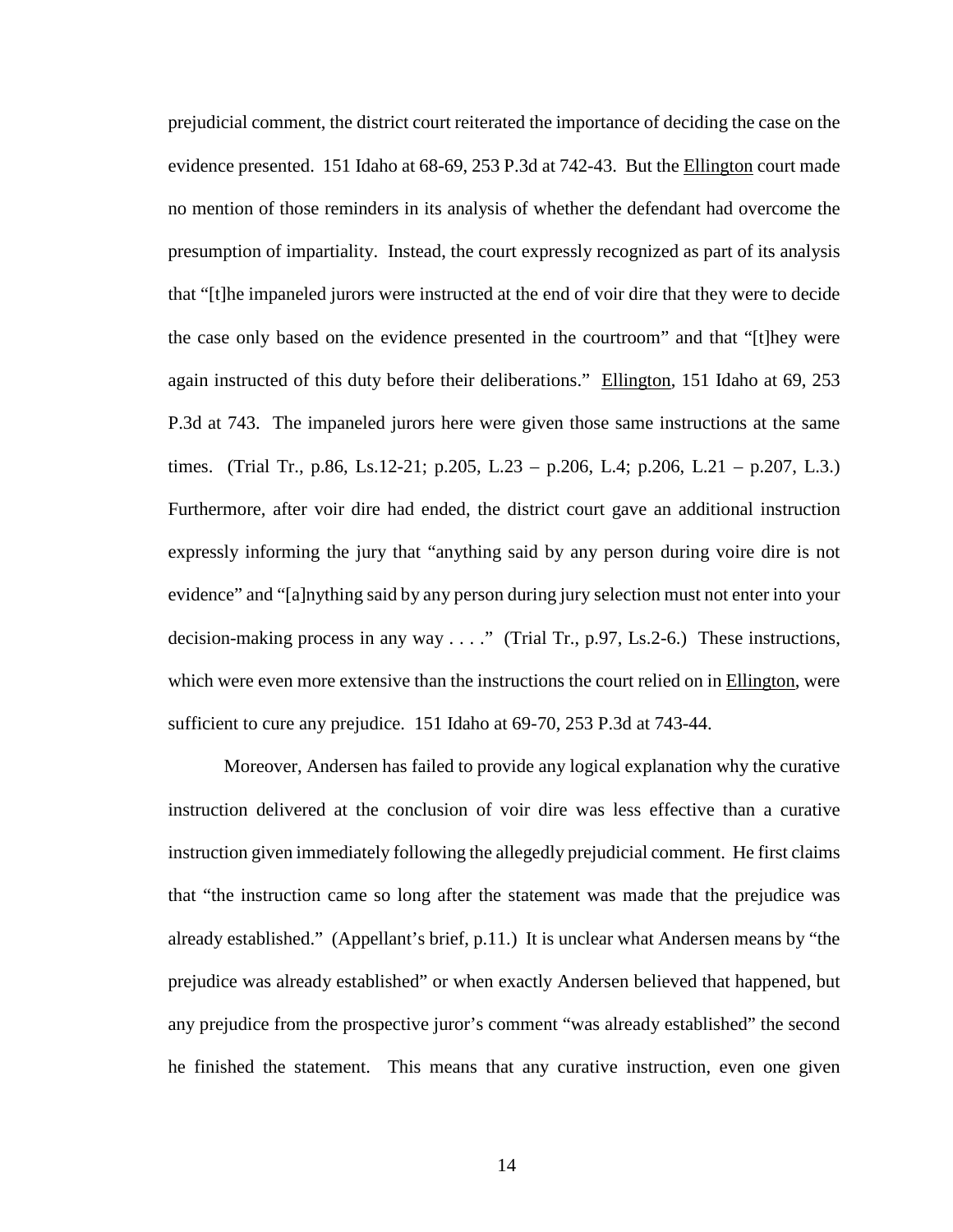immediately after the statement, would have been given after the prejudice "was already established." This makes sense given that the entire purpose of a *curative* instruction is "to bring about recovery from" potential prejudice. Cure, Merriam-Webster Online Dictionary, https://www.merriam-webster.com/dictionary/cure (last visited May 4, 2018). Put differently, a curative instruction always, by definition, occurs after prejudice has—at least potentially—been introduced into the trial.

Andersen also claims that "the jury almost certainly did not know that the court was referring to the statement when it read its instruction." (Appellant's brief, p.11.) But there is nothing in the record to suggest, and no other reason to believe, that the jury understood the district court's instruction not to apply to the allegedly prejudicial statement. The instruction clearly communicated to the jury that they should not consider *anything* that they had heard up to that point as evidence or use *anything* they had heard up to that point in making their decision: "You are instructed that *anything* said by *any person* during voir dire is not evidence. *Anything* said by *any person* during jury selection must not enter into your decision-making process in any way." (Trial Tr., p.97, Ls.2-6 (emphases added).) It strains credulity to suggest that the jurors understood from that broad directive that the instruction applied to everything said in voir dire *other than* the prospective juror's comment. A more specific instruction was not only unnecessary but would have risked reintroducing any prejudice caused by the prospective juror's statement.

In any event, having initially told the district court that he did not want a curative instruction *at all* and then confirming he did not "have any concerns" with the substance of the curative instruction ultimately given (Trial Tr., p.94, L.16 – p.96, L.10), Andersen does not get to argue on appeal that the curative instruction should have been more specific.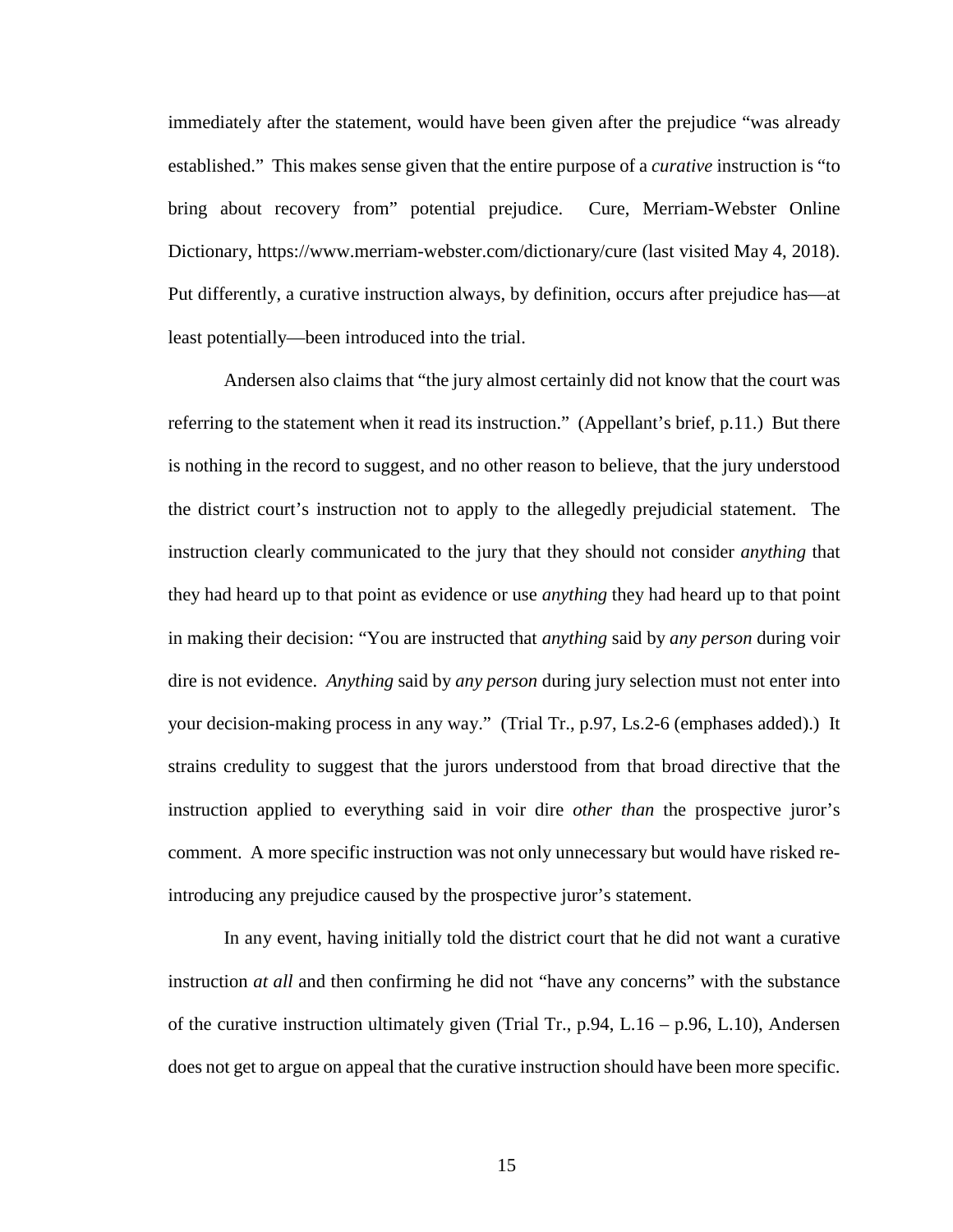See Greer v. Miller, 483 U.S. 756, 766 (1987) ("Miller argues that the curative instructions should have been more specific. But Miller's trial counsel bore primary responsibility for ensuring that the error was cured in the manner most advantageous to his client. Once it became apparent that the judge was not going to grant a mistrial, it was the duty of counsel to determine what strategy was in his client's best interest."). Because Andersen did not argue the jury instruction should have been more specific before the district court, "it is not properly before this Court on appeal." State v. Garcia-Rodriguez, 162 Idaho 271, 276, 396 P.3d 700, 705 (2017).

# II. Andersen's Two Convictions Did Not Violate The Double Jeopardy Clause Of The U.S. Or Idaho Constitution

#### A. Introduction

Andersen cannot show his convictions for possession of a controlled substance and felony concealment of evidence constituted fundamental error because, as the district court found, he was not put in jeopardy twice for the same offense. The Double Jeopardy Clauses of the U.S. and Idaho Constitutions only protect a defendant when the state seeks to punish him multiple times for the same act or transaction. Here, the state sought to punish Andersen for two separate, distinct acts: first for possessing methamphetamine and second for concealing methamphetamine through abandonment by throwing it into the snow and bushes. Because the act of possessing the methamphetamine was necessarily complete by the time the concealment-by-abandonment occurred, the acts were separate and distinct for purposes of double jeopardy.

Even if the two acts were the same for purposes of double jeopardy, the state did not subject Andersen to jeopardy twice for the same offense because possession of a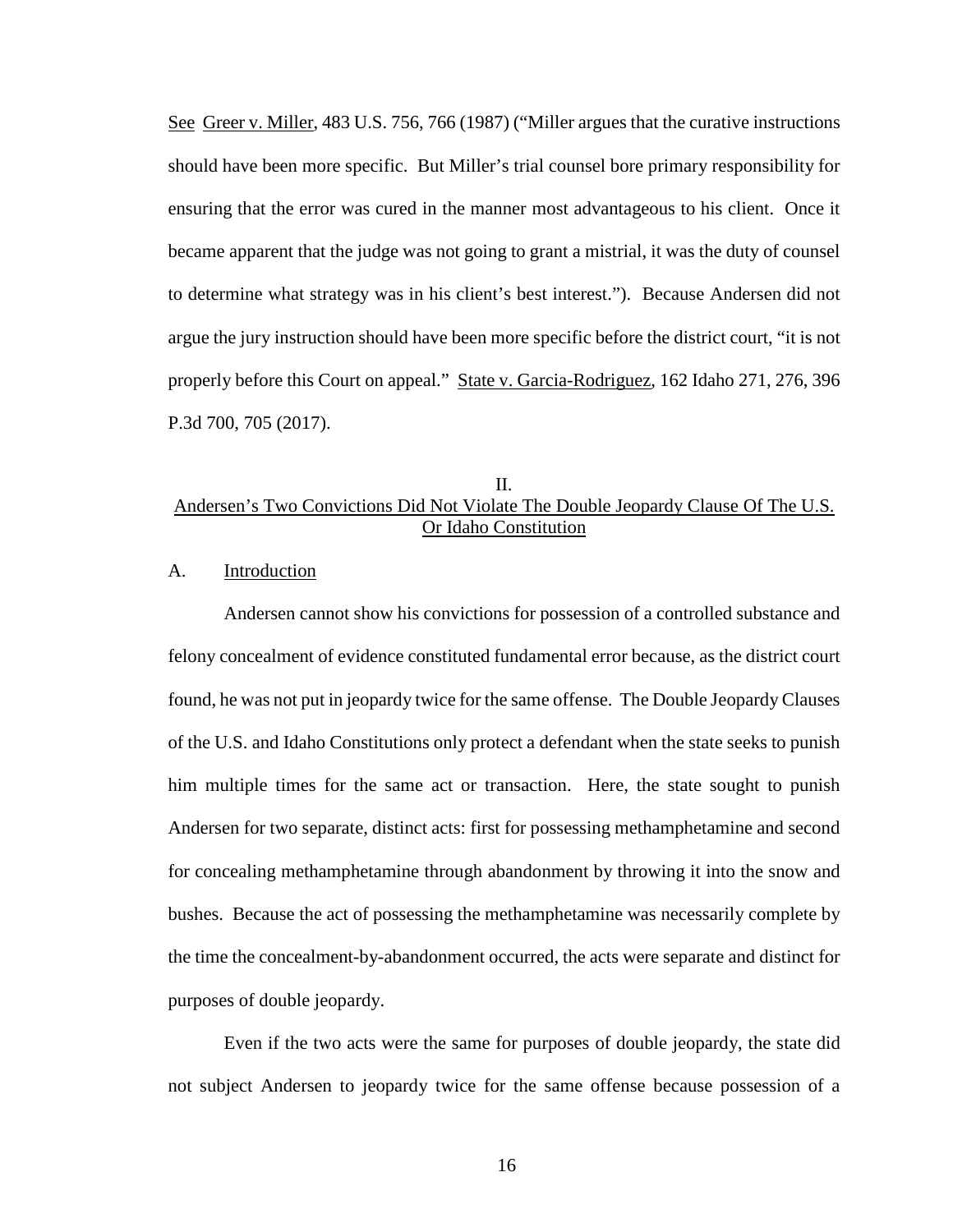controlled substance is not a lesser included offense of felony concealment of evidence. Under the statutory theory, possession of a controlled substance cannot be a lesser included offense of felony concealment of evidence because the two crimes do not have even a single overlapping element. Under the pleading theory, the state did not allege in the charging document possession of a controlled substance as a means or element of felony concealment of evidence. Specifically, the state did not allege, in charging felony concealment of evidence, that Andersen knew that the object he concealed was methamphetamine or believed it to be a controlled substance. That noticeably absent knowledge requirement is an element of possession of a controlled substance. Accordingly, the state could prove felony concealment of evidence as charged without proving possession of a controlled substance, which means Andersen was not put in jeopardy twice for the same offense under the pleading theory.

## B. Standard Of Review

Andersen's claim of double jeopardy must be reviewed only for fundamental error because "no *proper* objection was made below." State v. Cannady, 137 Idaho 67, 72, 44 P.3d 1122, 1127 (2002) (emphasis added). Andersen improperly raised his double jeopardy claim in a Rule 29 motion for judgment of acquittal. (R., pp.200-07.) As the district court correctly recognized, Rule 29 is not "the mechanism for a constitutional challenge" like double jeopardy. (5/30/2017 Tr., p.265, Ls.19-23.) Rule 29 only allows a district court to "enter a judgment of acquittal of any offense for which the evidence is insufficient to sustain a conviction." I.C.R. 29(a). Here, even if Andersen's two convictions subjected him to jeopardy twice for the same offense, that does not entitle him to an acquittal (i.e., a legal determination that he is not guilty), which is the only relief a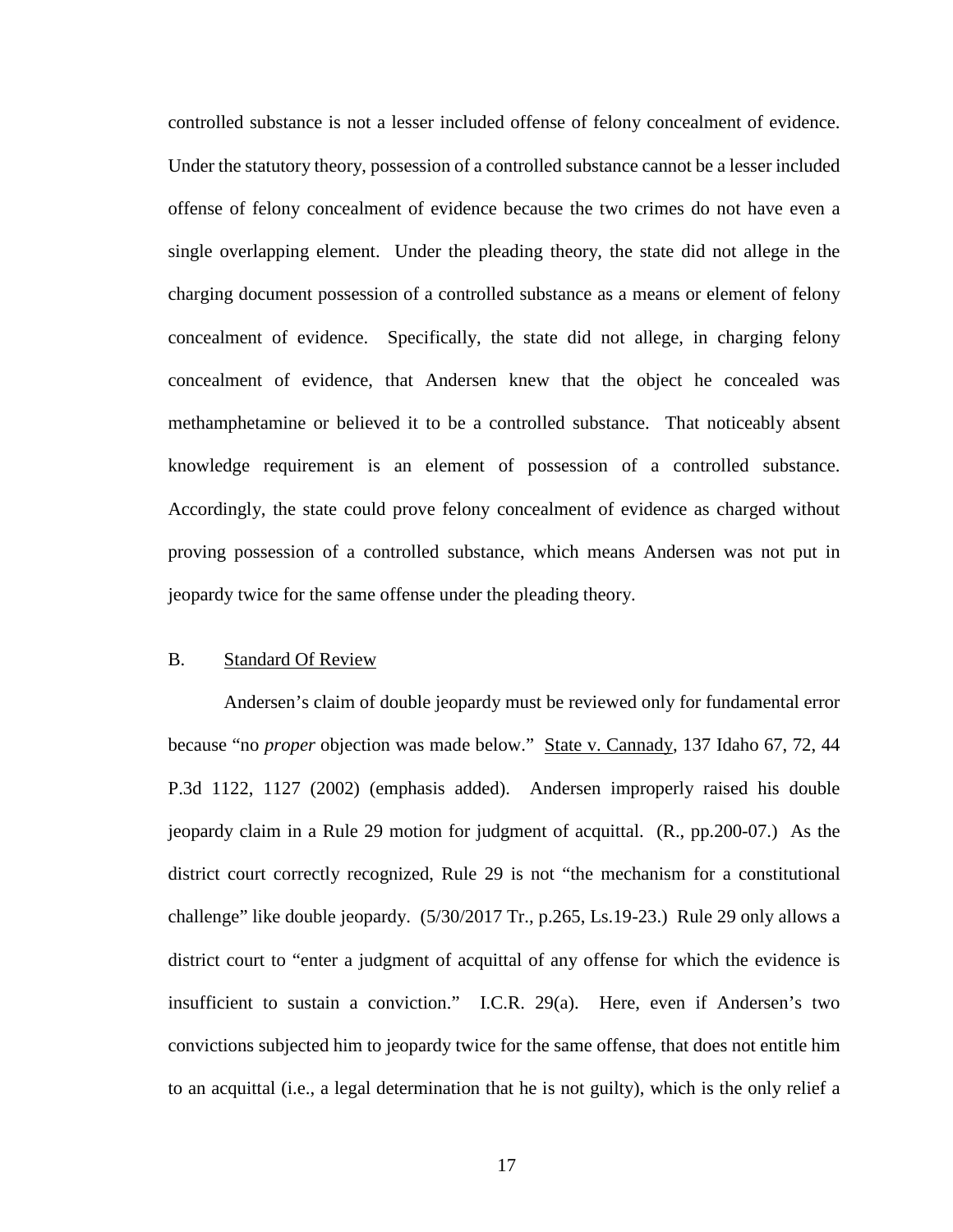district court can grant under Rule 29—it would simply mean the state cannot punish him for both crimes.

On appeal, Andersen does not even contend that Rule 29 was the proper vehicle to assert a claim of double jeopardy. (Appellant's brief, p.13.) Instead, he claims that the district court should have treated Andersen's motion as a motion alleging an illegal sentence under Idaho Criminal Rule 35(a). (Appellant's brief, p.13.) But the rule upon which Andersen relies—that "a mislabeled pleading will be treated according to its substance"—applies in the context of "pleadings *filed by convicted defendants*" (i.e., convicted defendants proceeding pro se). Schwartz v. State, 145 Idaho 186, 190, 177 P.3d 400, 404 (Ct. App. 2008) (emphasis added).<sup>[1](#page-24-0)</sup> Andersen's motion, on the other hand, was filed by his counsel, titled "MOTION FOR JUDGEMENT OF ACQUITTAL," and expressly made "pursuant to I.C.R. 29" (R., p.200). Nothing in the cases Andersen cites implies that this Court will save defendants from their own counsel's legal decisions.

Moreover, to the extent Andersen is suggesting that his counsel intended to cite Rule 35 but mistakenly cited Rule 29 (Appellant's brief, p.13), that suggestion is belied by the record. Andersen's counsel filed the motion just eight days after the jury returned its verdict and prior to the district court imposing a sentence, which would have been entirely premature for a motion to correct a sentence under Rule 35. (R., pp.200-01.) Moreover,

 $\overline{a}$ 

<span id="page-24-0"></span><sup>&</sup>lt;sup>1</sup> See, e.g., Schwartz, 145 Idaho at 190, 177 P.3d at 403 (citing rule, but ultimately refusing to apply it, where defendant argued letter she personally wrote to judge should be construed as an application for post-conviction relief); Palmer v. Dermitt, 102 Idaho 591, 597, 635 P.2d 955, 961 (1981) (applying rule to pro se petition), overruled on other grounds by Murphy v. State, 156 Idaho 389, 395, 327 P.3d 365, 371 (2014); Martin v. Spalding, 133 Idaho 469, 472, 988 P.2d 695, 698 (Ct. App. 1998) (applying rule to pro se petition); Freeman v. Dep't of Corrections, 115 Idaho 78, 78-79, 764 P.2d 445, 445-46 (Ct. App. 1998) (applying rule to pro se petition).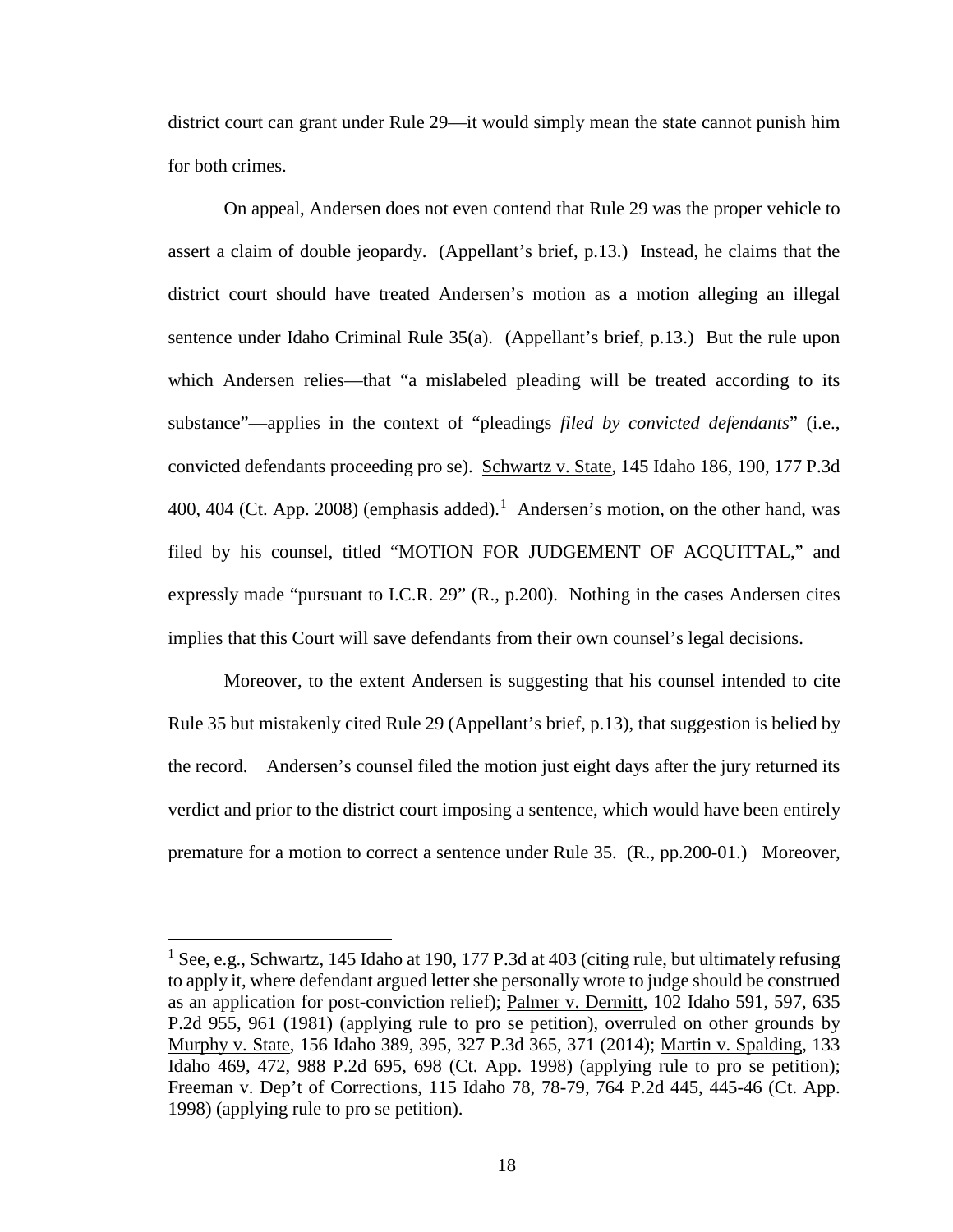at Andersen's sentencing, Andersen's counsel expressly recognized that he could make a double jeopardy claim in a Rule 35 motion once the district court imposed Andersen's sentence. (5/11/2017 Tr., p.250, Ls.1-14.) But Andersen's counsel has chosen not to do so—even though he can still file a Rule 35 motion in the district court. See I.C.R. 35(a) ("The court may correct a sentence that is illegal from the face of the record at any time."); I.A.R. 13(c)(11).

Because Andersen has chosen to raise his double jeopardy claim on appeal after improperly raising it before the district court, rather than raise it properly before the district court in the first instance, this Court must apply fundamental error review. See State v. Perry, 150 Idaho 209, 225-28, 245 P.3d 961, 977-80 (2010). Reversible error under Idaho's fundamental error doctrine requires Andersen to show the alleged error (1) violated an unwaived constitutional right, (2) plainly exists, and (3) was not harmless. See Perry, 150 Idaho at 228, 245 P.3d at 980.

"'The requirements of the Idaho and U.S. Constitutions are questions of law, over which this Court has free review." State v. Sepulveda, 161 Idaho 79, 82, 383 P.3d 1249, 1252 (2016) (quoting State v. Draper, 151 Idaho 576, 598, 261 P.3d 853, 875 (2011)).

# C. Andersen Has Failed To Show Fundamental Error Because He Was Not Subjected To Double Jeopardy Under The U.S. Or Idaho Constitutions

Andersen cannot show fundamental error because the state did not put him in jeopardy twice for the same offense in violation of the U.S. or Idaho Constitution. Both the U.S. and Idaho Constitutions prohibit a person being "twice put in jeopardy for the same offense." Idaho Const. art. I, § 13; see U.S. Const. amend. V. Andersen's two convictions are not punishments for the same offense for two separate, independent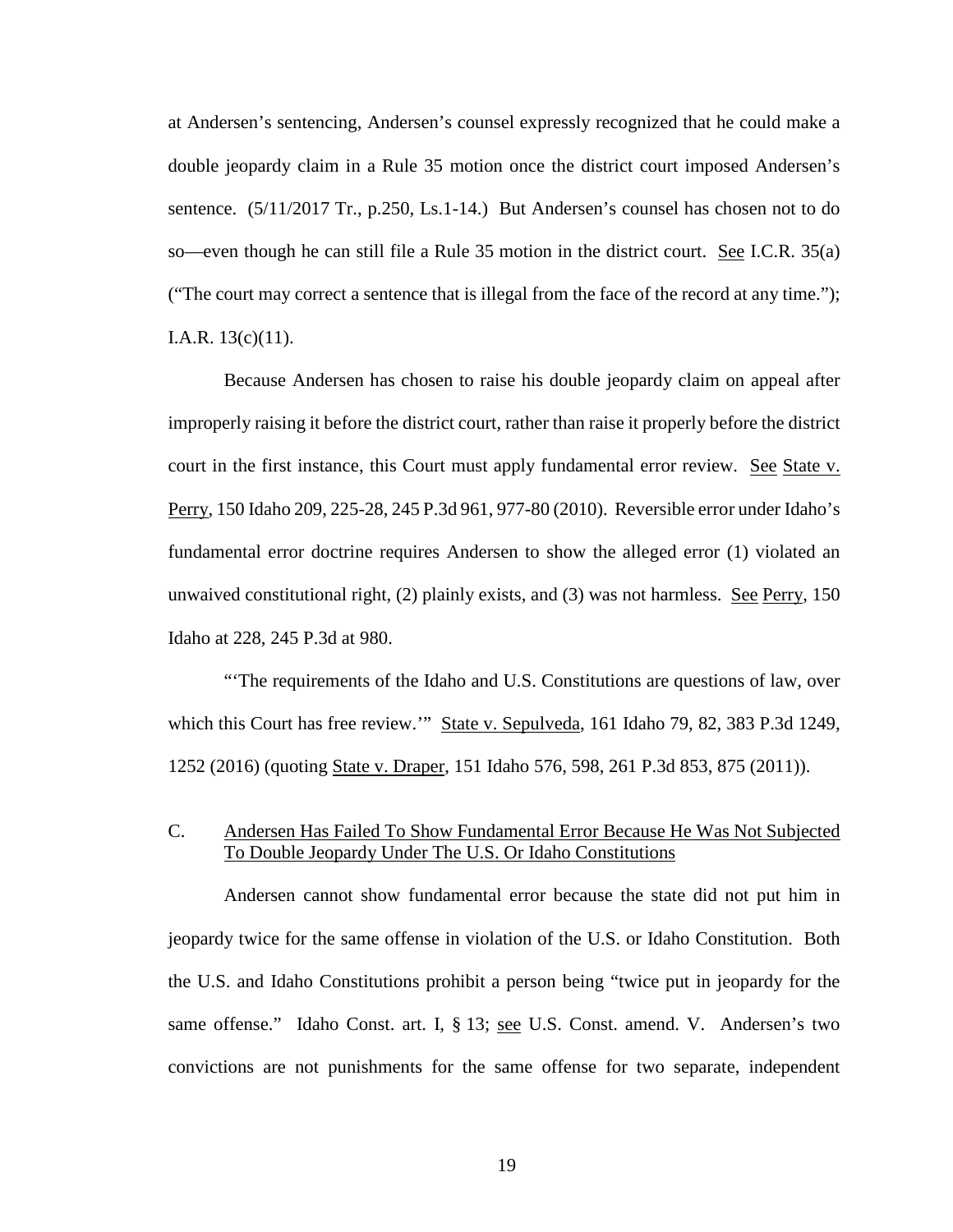reasons: (1) his convictions were not based on the same act or transaction and (2) possession of a controlled substance is not a lesser included offense of felony concealment of evidence.

#### 1. Andersen's Convictions Were Not Based On The Same Act Or Transaction

Andersen overlooks the fact that his double jeopardy claim fails because each of his convictions is based on a discrete act. He jumps straight to an analysis of whether possession of a controlled substance is a lesser included offense of felony concealment of evidence under Blockburger v. United States, 284 U.S. 299 (1932), and similar cases. (Appellant's brief, pp.11-19.) But "[t]he double jeopardy issue is more complex than simply applying the *Blockburger* test." State v. Stewart, 149 Idaho 383, 389, 234 P.3d 707, 713 (2010). Double jeopardy can only be triggered where multiple convictions arise from "the same act or transaction." Stewart, 149 Idaho 389-90, 234 P.3d at 713-14; see State v. Moad, 156 Idaho 654, 659, 330 P.3d 400, 405 (Ct. App. 2014) ("[T]he double jeopardy prohibition is not violated if the charges are for distinct crimes rather than inseparable parts of a single criminal episode.").

Determining "whether or not the conduct constituted separate, distinct and independent crimes . . . requires an inquiry into the circumstances of the conduct." Moad, 156 Idaho at 660, 330 P.3d at 406. For example, in Moad, the Idaho Court of Appeals observed that, "[a]fter orally raping L.T., Moad beat him and moved him away from the cell door and onto a cot, where he continued the batter." 156 Idaho at 661, 330 P.3d at 407. Based on those circumstances, the court held "[t]he battery was an additional brutalization of the victim that occurred after the rape was completed" and found the defendant had not been subjected to double jeopardy. <u>Id.; see Stewart</u>, 149 Idaho at 392,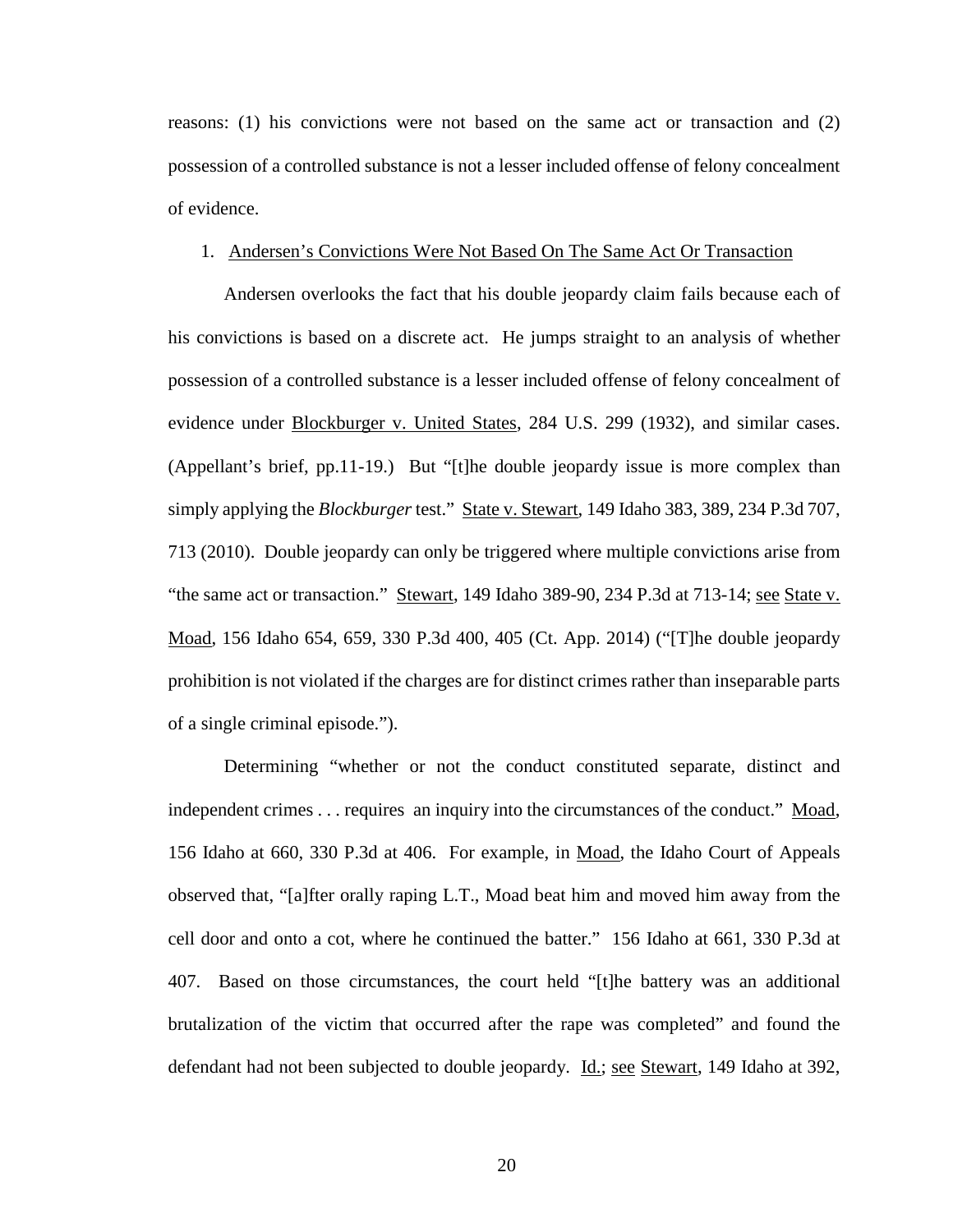234 P.3d at 716 (finding defendant not subjected to double jeopardy where "acts necessary to prove a violation of section 18-7906 as an element of felony stalking must necessarily be different from the acts upon which Defendant's prior conviction for misdemeanor stalking was based"); Almada v. State, 108 Idaho 221, 224, 697 P.2d 1235, 1238 (Ct. App. 1985) (finding defendant not subjected to double jeopardy where "the attempted robbery and assault convictions grew out of separate acts involving different victims").

Just like the crimes in Moad, Stewart, and Almada, the crimes here "grew out of separate acts" and thus could not have subjected Andersen to double jeopardy. 108 Idaho at 224, 697 P.2d at 1238. The record makes clear that the state proved possession of a controlled substance the only way that it could—by proving that Andersen had "physical control" of the methamphetamine, or at least "the power and intention to control it." (R., p.180.) The record makes equally clear that the state proved felony concealment of evidence by proving that Andersen "willfully conceal[ed]" the methamphetamine by abandoning it. (R., p.183.) Specifically, Officer Guthrie testified that he saw Andersen, while standing next to his car, "throw" an object—later identified as methamphetamine toward "the vicinity of the island" in the parking lot like he was "trying to get something away." (Trial Tr., p.145, L.12 – p.146, L.8.) And Officer Schneider testified that he found the methamphetamine in "an area with some low bushes" where it was in the snow on a bush. (Trial Tr., p.160, L.18 – p.161, L.9.) Because Andersen concealed the methamphetamine by abandoning it (i.e., by *not* possessing it), the concealment of the evidence necessarily took place after the possession of the methamphetamine was complete. Thus, Andersen's convictions were based on separate—in fact, mutually exclusive—acts and could not have subjected him to double jeopardy. See Stewart, 149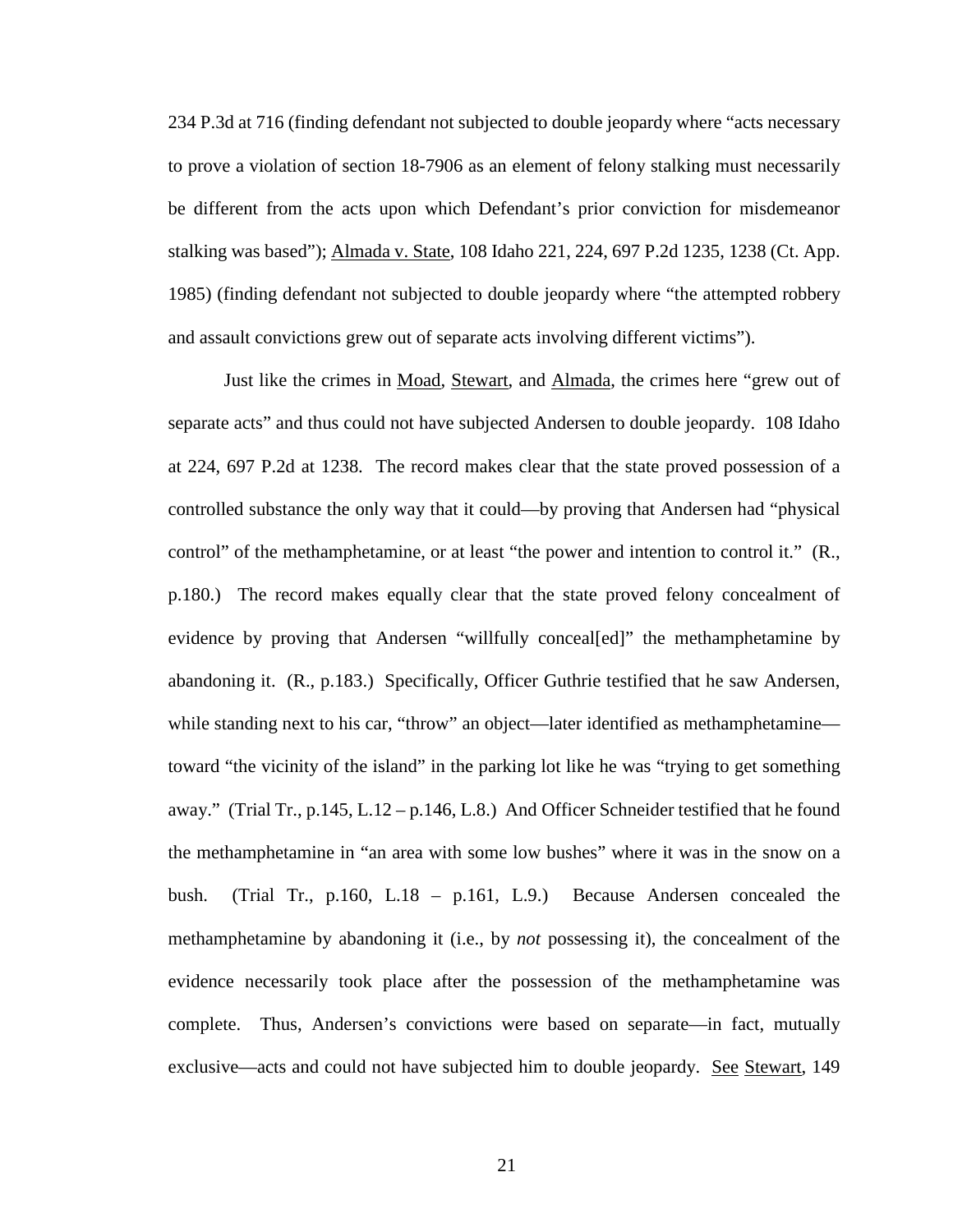Idaho at 392, 234 P.3d at 716; Moad, 156 Idaho at 661, 330 P.3d at 407; Almada, 108 Idaho at 224, 697 P.2d at 1238; see also State v. McCormick, 100 Idaho 111, 115, 594 P.2d 149, 153 (1979) (finding defendant not subject to double jeopardy because "[t]he burglary was complete when McCormick entered the victim's residence with the intent to commit rape, whereas the rape was not committed until there was an act of sexual intercourse").

# 2. Possession Of A Controlled Substance Is Not A Lesser Included Offense Of Felony Concealment Of Evidence

Andersen's double jeopardy claim also fails because possession of a controlled substance is not a lesser included offense of felony concealment of evidence. "Under both the federal and Idaho double jeopardy clauses, 'a defendant may not be convicted of both a greater and lesser included offense.'" State v. McKinney, 153 Idaho 837, 841, 291 P.3d 1036, 1040 (2013) (quoting State v. Pizzuto, 119 Idaho 742, 756, 810 P.2d 680, 694 (1991)). "In Idaho, '[t]here are two theories under which a particular offense may be determined to be a lesser included offense of a charged offense.'" Sepulveda, 161 Idaho at 87, 383 P.3d at 1257 (quoting State v. McIntosh, 160 Idaho 1, 4, 368 P.3d 621, 624 (2016)). The first is the "statutory theory" and the second is the "pleading theory." Id. Possession of a controlled substance is not a lesser included offense of felony concealment of evidence under either theory.

#### a. Statutory Theory

Possession of a controlled substance is not a lesser included offense of concealment of evidence under the statutory theory. "'Under this theory, one offense is not considered a lesser included of another unless it is necessarily so under the statutory definition of the crime.'" Id. (quoting State v. Sanchez-Castro, 157 Idaho 647, 648, 339 P.3d 372, 373 (2014)); Blockburger v. United States, 284 U.S. 299, 303-04 (1932). Both the Idaho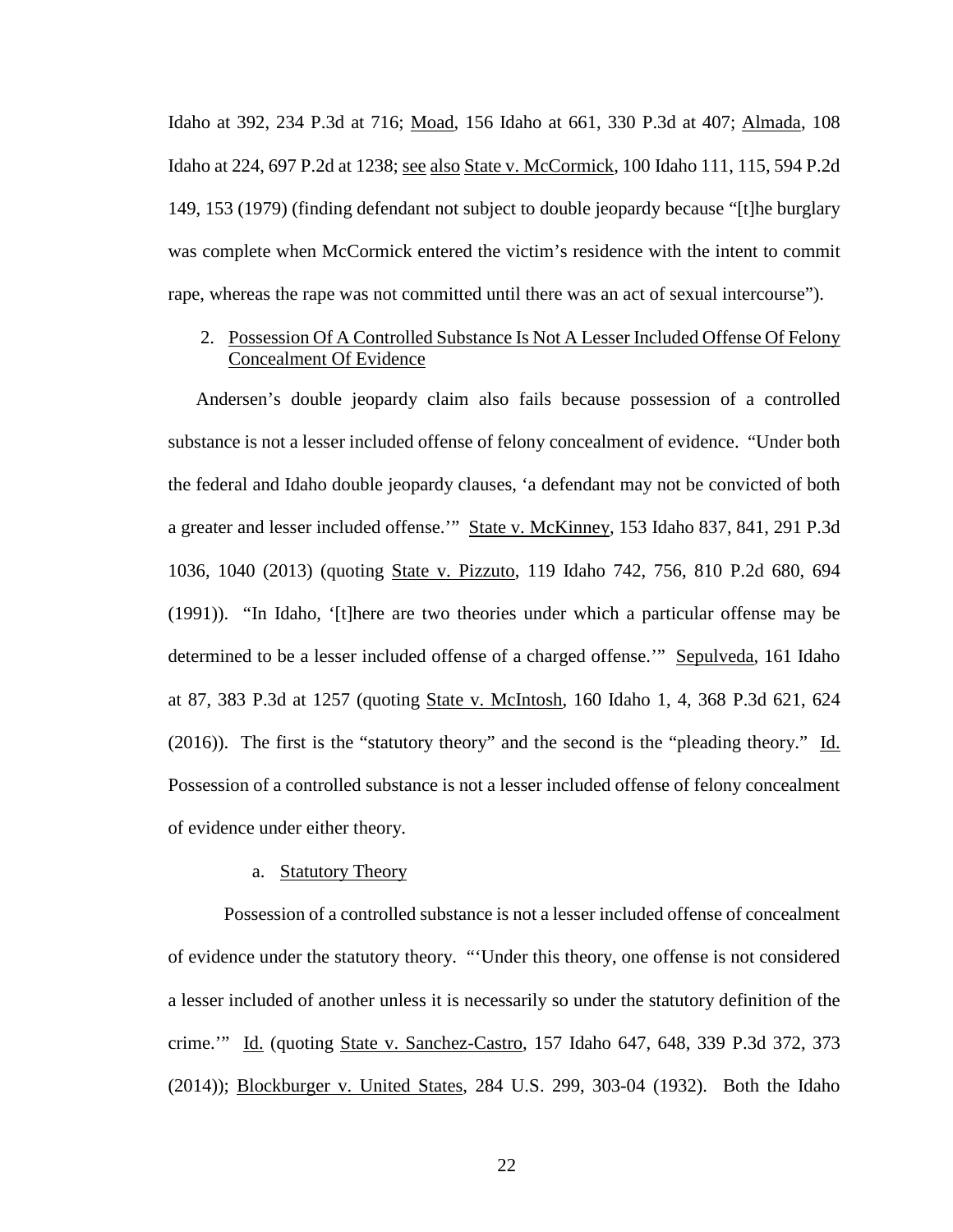Supreme Court and federal courts determine whether one offense is a lesser included offense of another under the statutory theory by applying the Blockburger test: "whether each provision requires proof of a fact which the other does not." 284 U.S. at 304; see Stewart, 149 Idaho at 389, 234 P.3d at 713 ("[U]nder the *Blockburger* test, *each* offense must contain an element not included in the other.").

Application of the Blockburger test shows that possession of a controlled substance is not a lesser included offense of concealment of evidence. Under I.C. § 37-2732(c), possession of methamphetamine requires proof that: (1) the defendant possessed any amount of methamphetamine and (2) the defendant either knew it was methamphetamine or believed it was a controlled substance. See State v. Thompson, 143 Idaho 155, 157 & n.1, 139 P.3d 757, 759 & n.1 (Ct. App. 2006). Under I.C. § 18-2603, felony concealment of evidence requires proof that: (1) the defendant willfully destroyed, altered, or concealed evidence; (2) the defendant knew the evidence was about to be produced, used, or discovered in a trial, proceeding, inquiry, or investigation authorized by law; (3) the defendant acted with the intent to prevent the evidence from being produced, used or discovered; and (4) the investigation was criminal in nature and involved a felony offense. See State v. Yermola, 159 Idaho 785, 367 P.3d 180, 182 (2016).

Andersen's convictions for these two crimes "pass" the Blockburger test because "each provision requires proof of a fact which the other does not." 284 U.S. at 304. For example, possession of methamphetamine requires proof that the defendant possessed methamphetamine; felony concealment of evidence does not. Felony concealment of evidence requires proof that the defendant willfully destroyed, altered, or concealed evidence; possession of methamphetamine does not.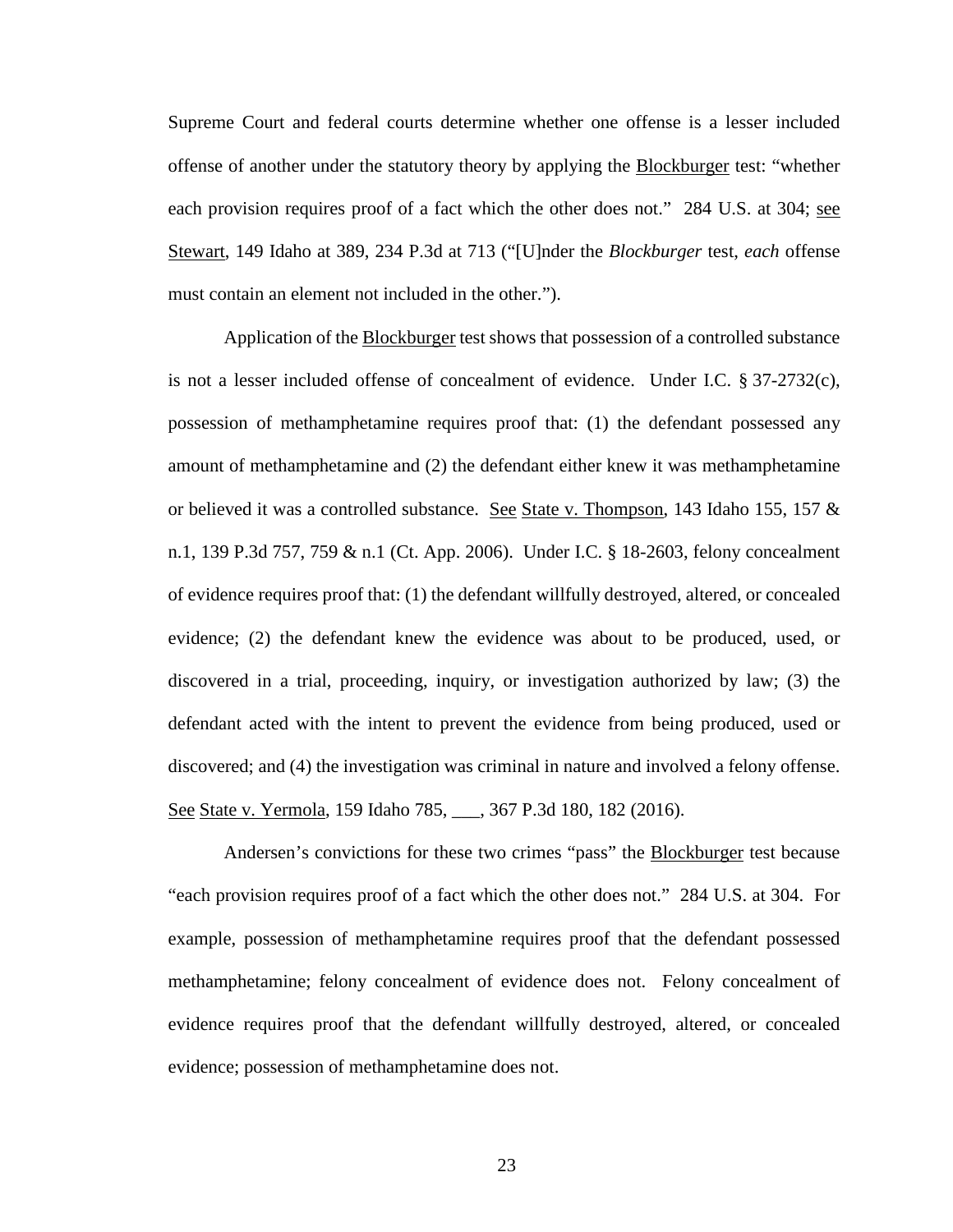Andersen argues that possession of a controlled substance is an included offense of felony concealment of evidence under the Blockburger test because "both statutes require that the defendant possess methamphetamine." (Appellant's brief, pp.16-17.) But the statute prohibiting the concealment of evidence says nothing about "possess" or "methamphetamine." See I.C. § 18-2603. Andersen's error is rooted in his misapplication of the Blockburger test; he defines the elements of the crime through the lens of "this case." (Appellant's brief, p.16.) The Blockburger test, however, is applied in the abstract to the two statutes at issue, without reference to the facts of the specific case at hand. See McKinney, 153 Idaho at 841, 291 P.3d at 1040 ("Under the federal strict elements theory, whether one crime is a lesser included offense of another crime can be determined merely by examining the respective statutes defining those crimes.").

Andersen makes a second mistake in his application of the Blockburger test that is equally devastating to his claim. Even if both offenses had possession of methamphetamine as an element, Andersen errs in concluding the overlap of a single element shows one is a lesser included offense of the other. That flips the Blockburger test on its head. In reality, the Blockburger test merely requires that each offense have *one element* that the other *does not*. See Stewart, 149 Idaho at 389, 234 P.3d at 713.

Here, not only does "each offense . . . contain an element not included in the other," which is all the Blockburger test requires, Stewart, 149 Idaho at 389, 234 P.3d at 713 (emphasis omitted), but there is zero overlap between the statutory elements of the two crimes. An individual could be convicted of possession of methamphetamine without the state proving a single element of felony concealment of evidence—and vice versa. Under the **Blockburger** test, these two crimes could not possibly be more distinct.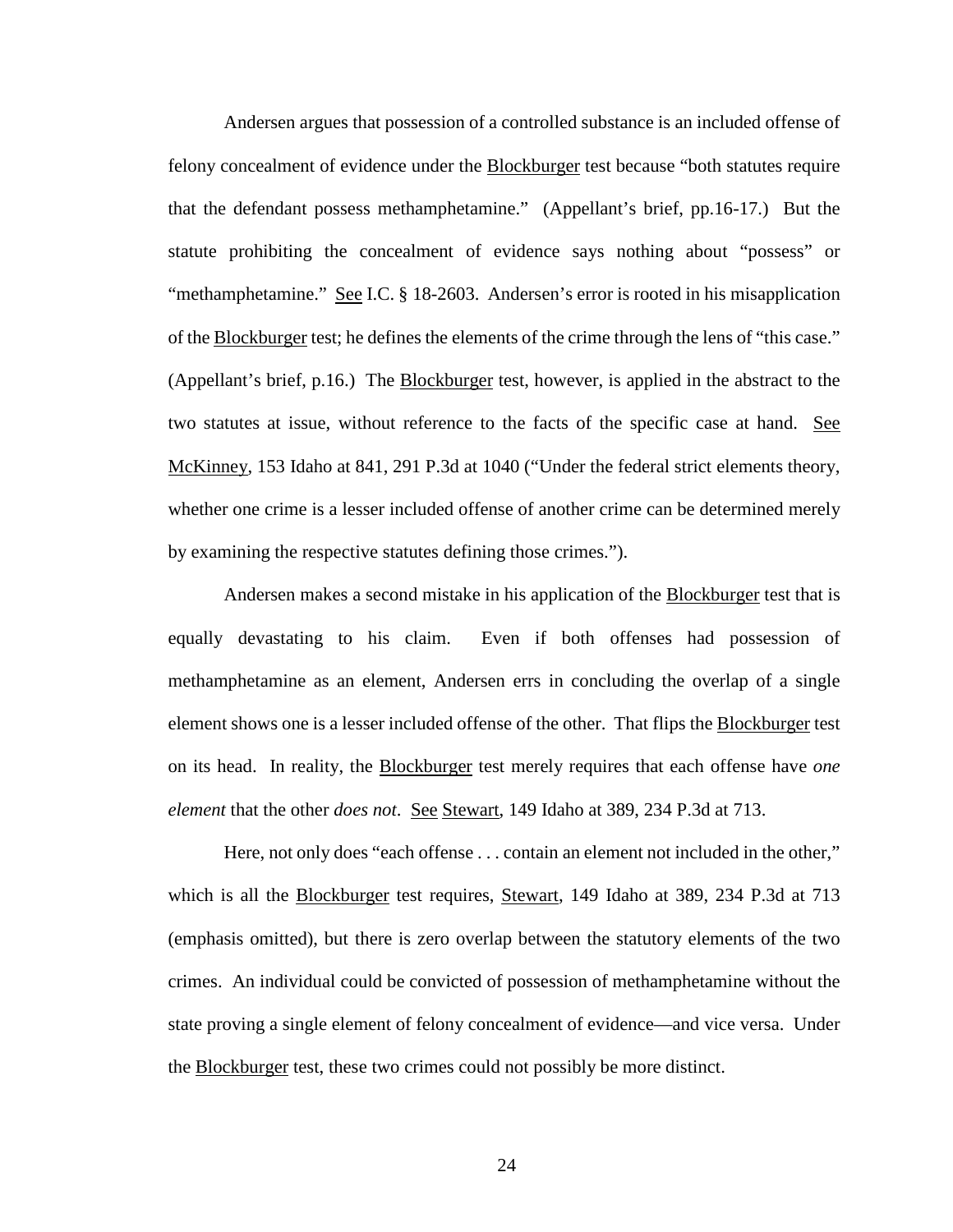#### b. Pleading Theory

Possession of a controlled substance is not a lesser included offense of felony concealment of evidence under the pleading theory. "Under this theory, an offense is included within another if the charging document alleges facts that, if proven, also necessarily prove the elements of the lesser-included offense." State v. McIntosh, 160 Idaho 1, 5, 368 P.3d 621, 625 (2016). "The pleading theory does not look at evidence adduced at trial, only the language of the charging document." State v. Weatherly, 160 Idaho 302, 305, 371 P.3d 815, 818 (Ct. App. 2016); see McKinney, 153 Idaho at 841, 291 P.3d at 1040.

The state charged Andersen with felony concealment of evidence as follows:

#### COUNT II:

That the defendant, KYLE DAVID ANDERSEN, on or about the 26th day of December, 2016 in the County of Kootenai, State of Idaho, knowing that an object or thing, to wit; methamphetamine, was about to be used or discovered in a felony proceeding or investigation, did conceal said methamphetamine with the intent thereby to prevent it from being so used or discovered.

(R., p.150.) As charged in this case, possession of a controlled substance is not a lesser included offense of felony concealment of evidence because the state did not allege facts in charging felony concealment of evidence that, if proven, also necessarily prove the elements of possession of a controlled substance. See McIntosh, 160 Idaho at 5, 368 P.3d at 625. Specifically, in charging felony concealment of evidence, the state did not allege that Andersen *knew* the object or thing he concealed was methamphetamine or *believed* it was a controlled substance, which is a required element of possession of a controlled substance. See Thompson, 143 Idaho at 157 & n.1, 139 P.3d at 759 & n.1; ICJI 403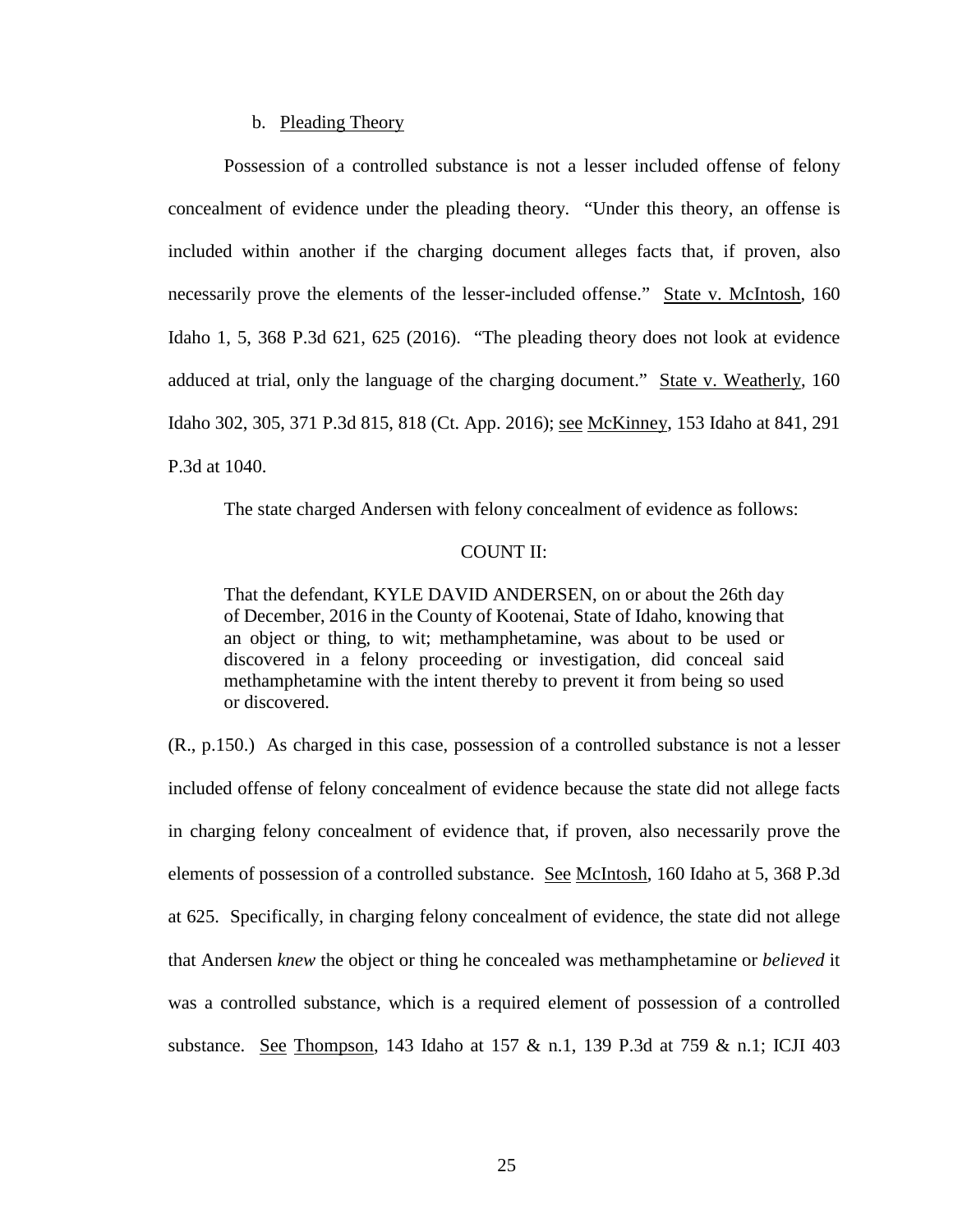(requiring state to prove "the defendant either knew it was [name of substance] or believed it was a controlled substance").

Although Count II alleges that the "object or thing" that Andersen concealed was, in fact, methamphetamine, it says nothing regarding Andersen's knowledge or belief as to the nature or character of the item he concealed. All that the state alleged with respect to Andersen's knowledge was that Andersen knew the item he concealed "was about to be used or discovered in a felony proceeding or investigation," (R., p.150), which tracks the language of the knowledge requirement in the felony concealment of evidence statute, see I.C. § 18-2603 ("Every person who, knowing that any . . . thing, is about to be produced, used or discovered . . ."). Consistent with the charging document, the state could demonstrate Andersen's guilt of felony concealment of evidence by proving all of the facts alleged in Count II without ever presenting any evidence that Andersen knew or believed the item he concealed was a controlled substance. Accordingly, because it is not "clear from the face of the information" that possession of a controlled substance was the means or element of the commission of felony concealment of evidence, the former is not a lesser included offense of the latter. Weatherly, 160 Idaho at 306, 371 P.3d at 819.

Andersen erroneously claims he was subjected to jeopardy twice on the basis that he "could not conceal methamphetamine without possessing it." (Appellant's brief, p.18.) While it may be true that Andersen could not have concealed the methamphetamine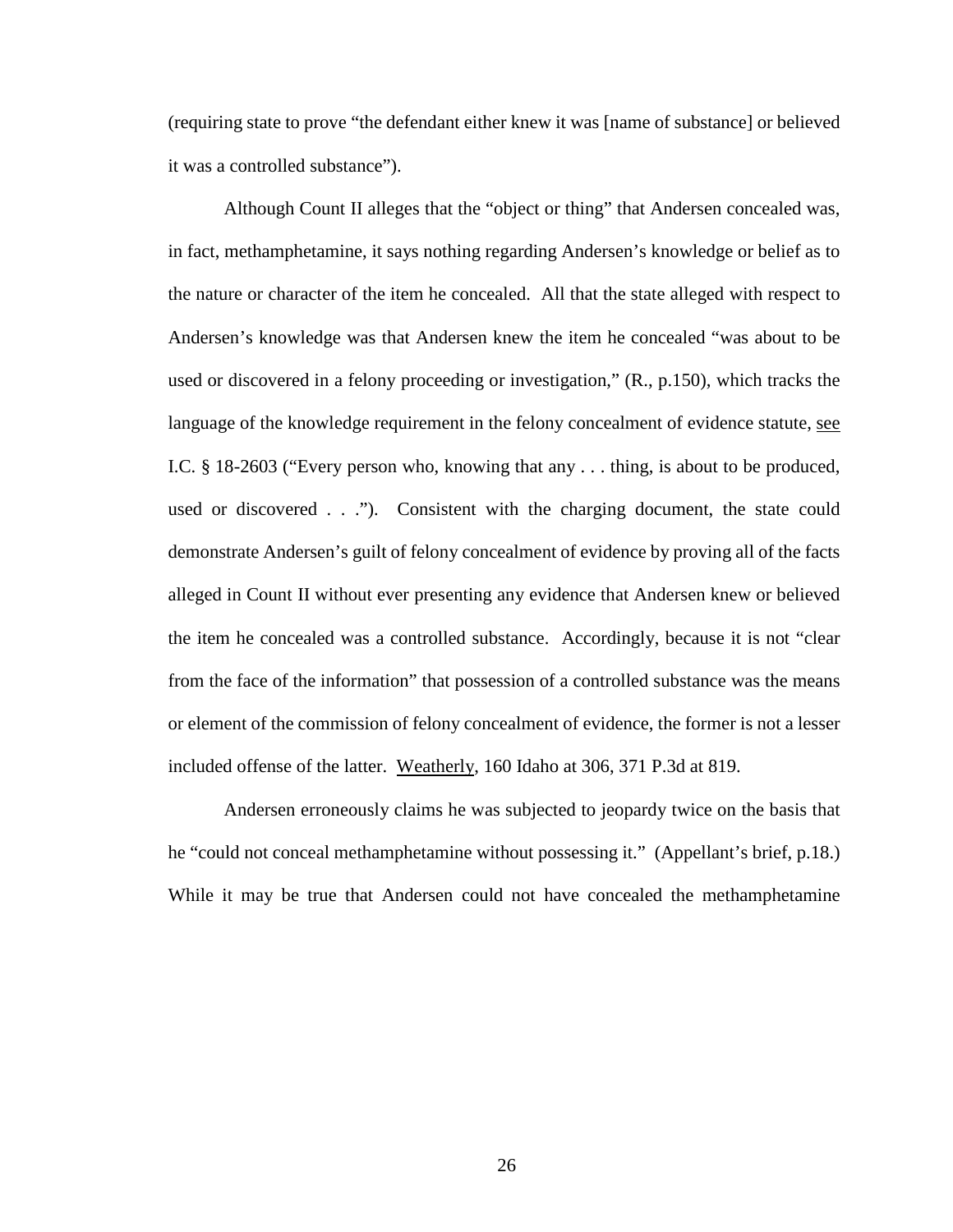without having first physically possessed it at some point in time,<sup>[2](#page-33-0)</sup> the pleading theory requires that the facts alleged, if proven, satisfy *every* element of the purported lesser included offense. See McIntosh, 160 Idaho at 5, 368 P.3d at 625. And mere physical possession of methamphetamine, which is, at most, what the state alleged in charging felony concealment of evidence, is not sufficient to prove every element of possession of a controlled substance because it does not prove the knowledge or belief element of the crime. See Thompson, 143 Idaho at 157 & n.1, 139 P.3d at 759 & n.1; ICJI 403. Because the state could prove Andersen committed felony concealment of evidence as charged without "necessarily" proving he committed possession of a controlled substance, Andersen was not subjected to jeopardy twice under the pleading theory. Weatherly, 160 Idaho at 306, 371 P.3d at 819.

 $\overline{a}$ 

<span id="page-33-0"></span> $2$  Although it may be difficult to conceal something without ever having possessed it, as explained above, that does not make the alleged possession and concealment in this case the same act for purposes of double jeopardy. The methamphetamine was not concealed in violation of I.C. § 18-2603 until it was outside of Andersen's possession, which makes the acts on which the charges are based separate and distinct. Accord Bookbinder v. United States, 287 F. 790, 795 (3d Cir.) ("Both language and law distinguish between the words 'possess' and 'conceal.' One may possess a thing without concealing it or he may conceal it without possessing it, having parted with the possession in the act of concealing it.").